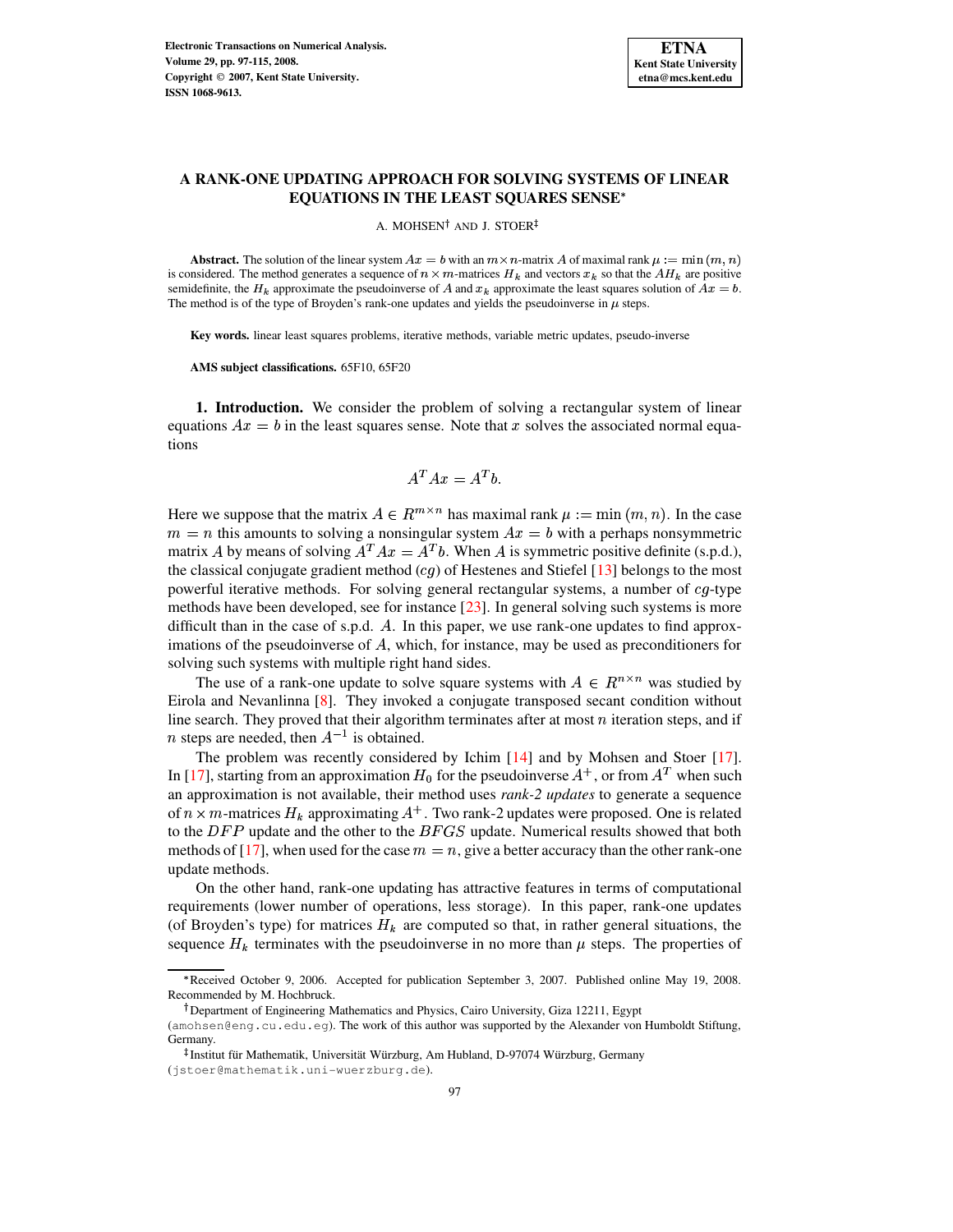the algorithm are established. For square systems,  $m = n$ , also the new method is compared with the methods  $CGN, CGS$  and  $GMRES$ , which try to solve  $Ax = b$  directly.

An alternative algorithm utilizing the s.p.d. matrices  $D_k := AH_k$  is proposed. It has the advantage that it can monitor the accuracy as  $D_k \to I_m$ . However, we then have to update two matrices (but note that the  $D_k$  are symmetric).

<span id="page-1-0"></span>**2. Rank-one updating.** We consider the solution of the linear system

$$
(2.1)\quad \ \ \, Ax = b
$$

in the least squares sense:  $\bar{x}$  "solves" [\(2.1\)](#page-1-0) if  $||b - A\bar{x}|| = \min_x ||b - Ax||$ , that is if  $A^T(b - b)$  $\overline{A\bar{x}}$  = 0. We assume that  $A \in \mathbb{R}^{m \times n}$  has maximal rank,  $\text{rk } A = \mu := \min(m, n)$ . Here and in what follows,  $||x|| := (x, x)^{1/2}$  is the Euclidean norm and  $(x, y) := x^T y$  the standard scalar product in  $R^m$ . The vector space spanned by the vectors  $u_i \in R^m$ ,  $i = 1, 2, ..., k$ , is denoted by

$$
[[u_1,u_2,\ldots,u_k]].
$$

We note already at this point that all results of this paper can be extended to complex linear systems with a complex matrix  $A \in C^{m \times n}$ . One only has to define the inner product in  $C^m$  by

$$
(x,y) := x^H y.
$$

Also the operator  $T$  then has to be replaced by  $H$  and the word "symmetric" by "Hermitian".

We call an  $n \times m$ -matrix H A-related if AH is symmetric positive semidefinite (s.p.s.d.) and  $x^T A H x = 0$  implies that  $x^T A = 0$  and  $H x = 0$ . Clearly,  $H := A^T$  is A-related, the pseudoinverse  $A^+$  (in the Moore Penrose sense) is A-related (this can be shown using the singular value decomposition of A and  $A^+$ ; if A is s.p.d. then  $H = I$  is A-related. It is easily verified that any matrix H of the form  $H = UA^T$ , where  $U \in R^{n \times n}$  is s.p.d., is A-related.

This concept will be central since our algorithms aim to generate  $A$ -related matrices  $H_k$  which approximate  $A^+$ . It also derives its interest from the special case when A is a nonsingular, perhaps nonsymmetric, square matrix. It is easily verified that a matrix  $H$  is A-related if and only if  $AH$  is symmetric positive definite. This means that H can be used as a right preconditioner to solve  $Ax = b$  by means of solving the equivalent positive definite system  $AHy = b$ ,  $x = Hy$ , using the cg-algorithm. Then the preconditioner H will be the better the smaller the condition number of  $AH$  is. So the algorithms of this paper to find  $A$ related matrices  $H_k$  with good upper and lower bounds on the nonzero eigenvalues of  $AH_k$ can be viewed as algorithms for computing good preconditioners  $H_k$  in the case of a full-rank  $A$ .

<span id="page-1-1"></span>The following proposition gives another useful characterization of  $A$ -related matrices: PROPOSITION 2.1. Let P be any unitary  $m \times m$ -matrix satisfying

$$
PA = \left[ \begin{array}{c} \tilde{A} \\ 0 \end{array} \right],
$$

*where*  $\tilde{A}$  *is*  $a \mu \times n$ -matrix of rank  $\mu = \min(m, n) = \text{rk } A$ . Define for an  $n \times m$ - matrix H *the*  $n \times \mu$ *-matrix*  $\hat{H}$  *and*  $\hat{U}$  *by* 

$$
[\tilde{H} \ \ \tilde{U}] := HP^T.
$$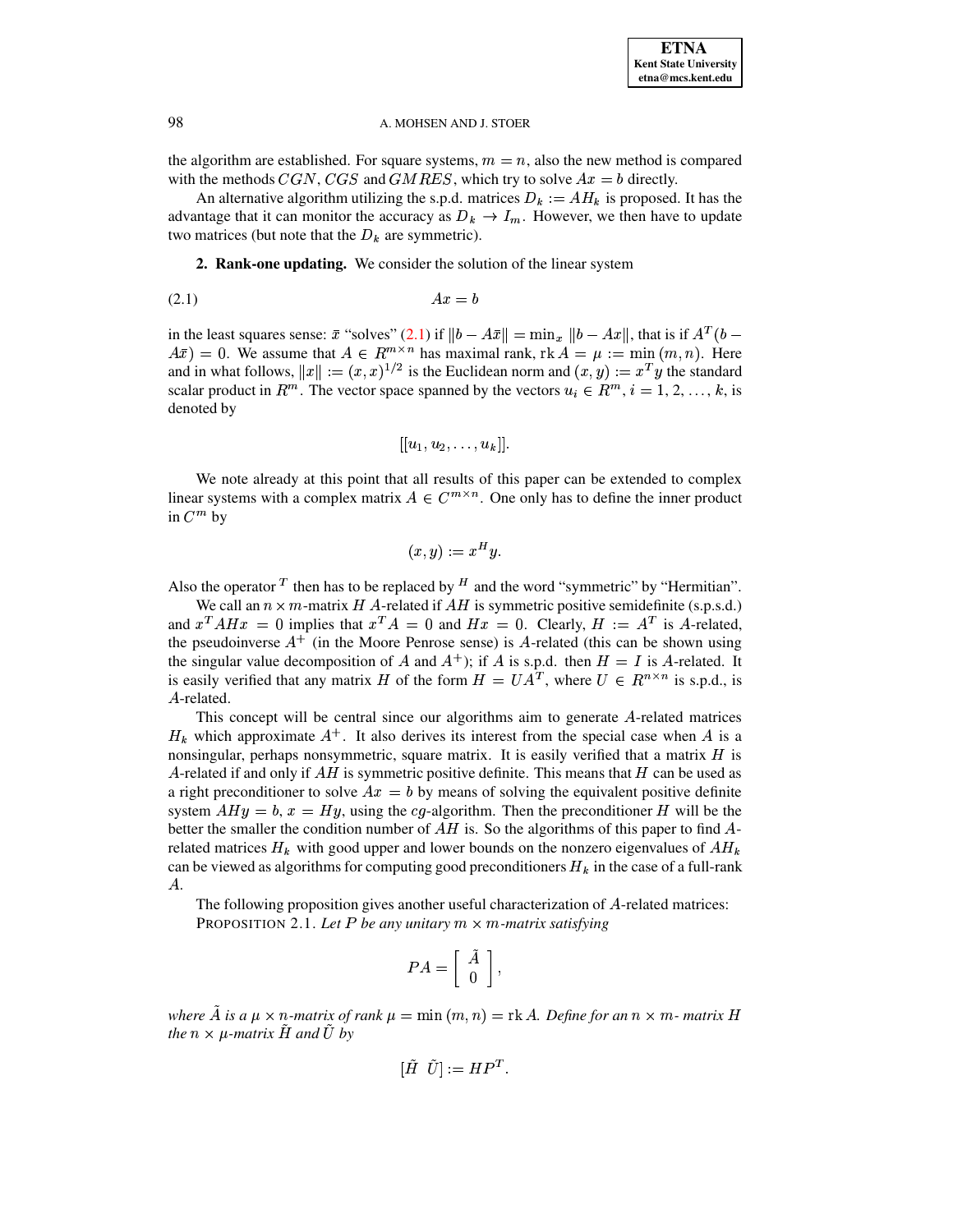*Then H* is A-related if and only if the following holds

$$
\tilde{U} = 0 \text{ and } \tilde{A}\tilde{H} \text{ is s.p.d.},
$$

*and then*

$$
PAHP^T=\left[\begin{array}{cc} \tilde{A}\tilde{H} & 0 \\ 0 & 0 \end{array}\right].
$$

*Proof.* 1. Suppose that  $H$  is  $A$ -related. Then the matrix

$$
PAHP^T=\left[\begin{array}{cc} \tilde{A}\tilde{H} & \tilde{A}\tilde{U}\\ 0 & 0 \end{array}\right]
$$

is s.p.s.d. . Hence  $\tilde{A}\tilde{U} = 0$  and  $\tilde{A}\tilde{H}$  is s.p.s.d.

Suppose  $\tilde{U} \neq 0$ . Then there is a vector  $y_2$  with  $\tilde{U}y_2 \neq 0$ . Define  $x := P^T y$ , where  $y^T = [y_1^T \ y_2^T]$ ,  $y_1 := 0$ . Then

$$
x^T A H x = y^T P A H P^T y = \begin{bmatrix} 0 & y_2^T \end{bmatrix} \begin{bmatrix} \tilde{A} \tilde{H} & 0 \\ 0 & 0 \end{bmatrix} \begin{bmatrix} 0 \\ y_2 \end{bmatrix},
$$

but

$$
H x = H P^T y = \begin{bmatrix} \tilde{H} & \tilde{U} \end{bmatrix} \begin{bmatrix} 0 \\ y_2 \end{bmatrix} \neq 0,
$$

contradicting the A-relatedness of H. Hence  $\tilde{U} = 0$ . Now suppose that  $\tilde{A}H$  is only positive semidefinite but not positive definite. Then there is a vector  $y_1 \neq 0$  such that  $\overrightarrow{AH}y_1 = 0$ . But then  $y_1^T \hat{A} \neq 0$ , because  $\hat{A}$  has full row rank, and

$$
\begin{bmatrix} y_1^T & 0 \end{bmatrix} \begin{bmatrix} \tilde{A}\tilde{H} & 0 \\ 0 & 0 \end{bmatrix} \begin{bmatrix} y_1 \\ 0 \end{bmatrix} = 0.
$$

Hence the corresponding

$$
x:=P^T \left[ {y_1 \atop 0} \right]
$$

satisfies

$$
x^T A H x = \begin{bmatrix} y_1^T & 0 \end{bmatrix} \begin{bmatrix} \overrightarrow{A} \overrightarrow{H} & 0 \\ 0 & 0 \end{bmatrix} \begin{bmatrix} y_1 \\ 0 \end{bmatrix} = 0,
$$

but

$$
x^T A = \begin{bmatrix} y_1^T & 0 \end{bmatrix} \begin{bmatrix} \tilde{A}\tilde{H} & 0 \\ 0 & 0 \end{bmatrix} \neq 0,
$$

again contradicting the  $A$ -relatedness of  $H$ .

2. Conversely, suppose that  $P$ ,  $A$  and  $H$  satisfy the conditions of the proposition and assume  $x^T A H x = 0$ . Then with  $y^T = [y_1^T, y_2^T] := x^T P^T$ ,

$$
x^T A H x = \begin{bmatrix} y_1^T & y_2^T \end{bmatrix} \begin{bmatrix} \tilde{A} \tilde{H} & 0 \\ 0 & 0 \end{bmatrix} \begin{bmatrix} y_1 \\ y_2 \end{bmatrix} = 0,
$$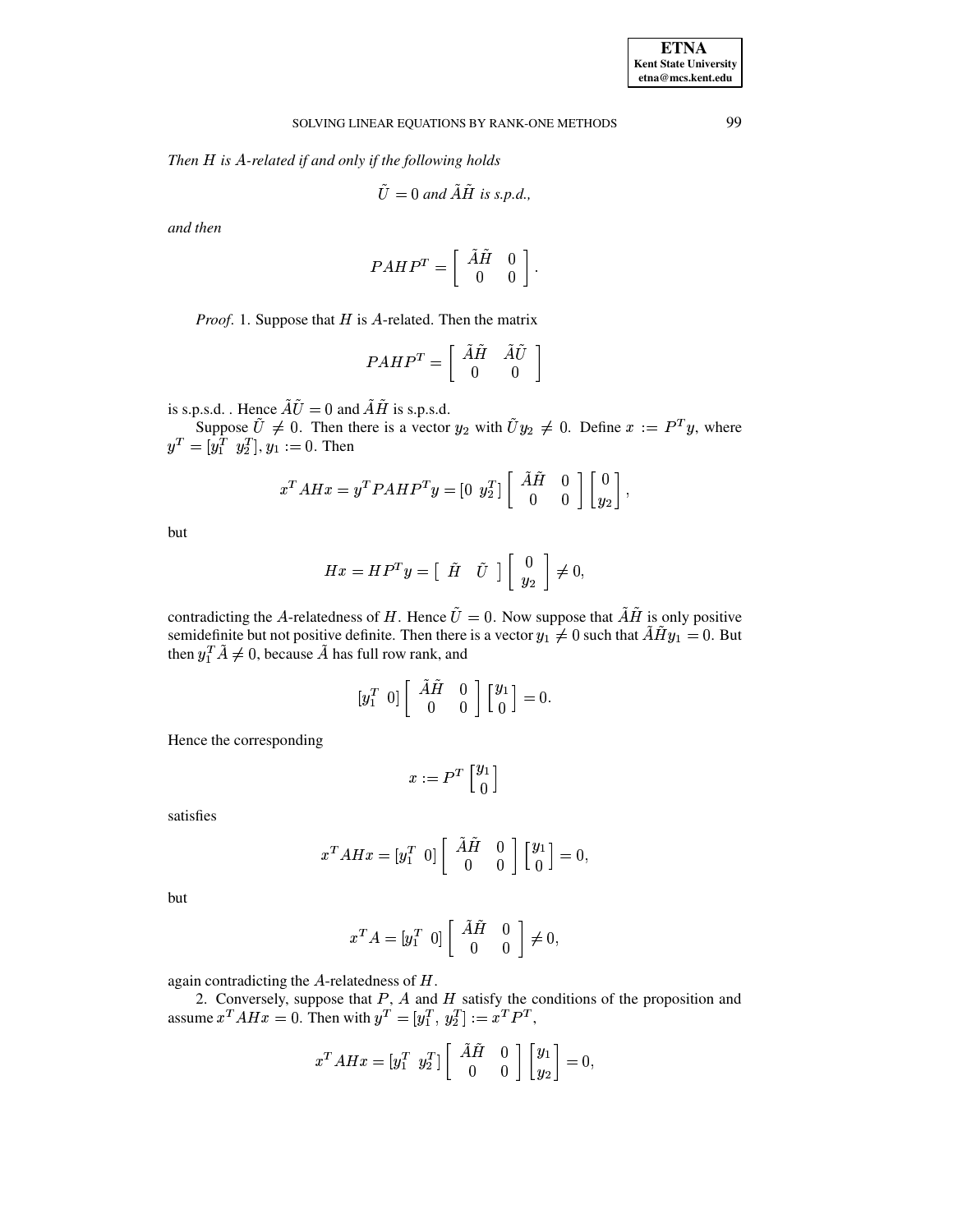so that  $y_1 = 0$ . But then

$$
x^T A = y^T P A = \begin{bmatrix} 0 & y_2^T \end{bmatrix} \begin{bmatrix} \tilde{A} \\ 0 \end{bmatrix} = 0
$$

and likewise

$$
Hx = HP^{T}y = [\tilde{H} \ 0] \begin{bmatrix} 0 \\ y_2 \end{bmatrix} = 0.
$$

Hence  $H$  is A-related.  $\Box$ 

In the case  $\mu = m \le n$ , we can choose  $P := I$  and the proposition reduces to the following corollary, which has a simple direct proof.

COROLLARY 2.2. If the matrix A has full row rank, then H is A-related iff AH is a *symmetric positive definite matrix.*

*Proof.* If AH is s.p.d., then  $x^T A H x = 0$  gives  $x = 0$ . Conversely, if H is A-related, then  $x^T A H x = 0$  implies  $A^T x = 0$  and, therefore,  $x = 0$  since  $A^T$  has full column rank. Hence the s.p.s.d. matrix  $AH$  is s.p.d..  $\square$ 

We noted above that any matrix H of the form  $H = UA^T$ , where  $U \in R^{n \times n}$  is s.p.d., is A-related. The converse is also true:

<span id="page-3-0"></span>**PROPOSITION 2.3.** A matrix  $H \in R^{n \times m}$  is A-related iff it has the form  $H = UA^T$ , *where*  $U \in R^{n \times n}$  *is s.p.d..* 

*Proof.* We prove the result only for the most important case of a full column rank matrix  $A, m \geq n = \mu$ .

Let H be A-related. Since  $x^T A H x = 0$  implies  $A^T x = 0$  and  $H x = 0$ ,  $A^T x = 0$  is equivalent to  $Hx = 0$ , that is H and  $A<sup>T</sup>$  have the form  $H = UA<sup>T</sup>, A<sup>T</sup> = VH$  for some matrices  $U, V \in R^{n \times n}$ . As  $A<sup>T</sup>$  has full column rank  $n = \mu$ , so has H. This implies that U is nonsingular and  $V = U^{-1}$ . Since  $AH = AUA^{T}$  is s.p.s.d. and  $AUA^{T} = (AUA^{T})^{T} =$  $AU^T A^T$ , and therefore by the nonsingularity of  $AA^T$ 

$$
A^T A U A^T A = A^T A U^T A^T A \Longrightarrow U = U^T,
$$

showing that  $U$  is symmetric, nonsingular and positive semidefinite, and therefore a s.p.d. matrix.  $\Box$ 

The methods for solving [\(2.1\)](#page-1-0) will be iterative. The new iterate  $x_{k+1}$  is related to the previous iterate by

$$
x_{k+1} = x_k + \alpha_k p_k = x_k + y_k,
$$

where the search direction  $p_k$  is determined by the residual  $r_k = b - Ax_k$  via an A-related  $n \times m$  matrix  $H_k$  of rank  $\mu$  by

$$
p_k = H_k r_k.
$$

We will assume  $p_k \neq 0$ , because otherwise

$$
Ap_k = AH_k r_k = 0 \Rightarrow (AH_k r_k, r_k) = 0,
$$

so that, by the A-relatedness of  $H_k$ ,  $A^T r_k = 0$ , that is,  $x_k$  is a (least-squares) solution of  $(2.1).$  $(2.1).$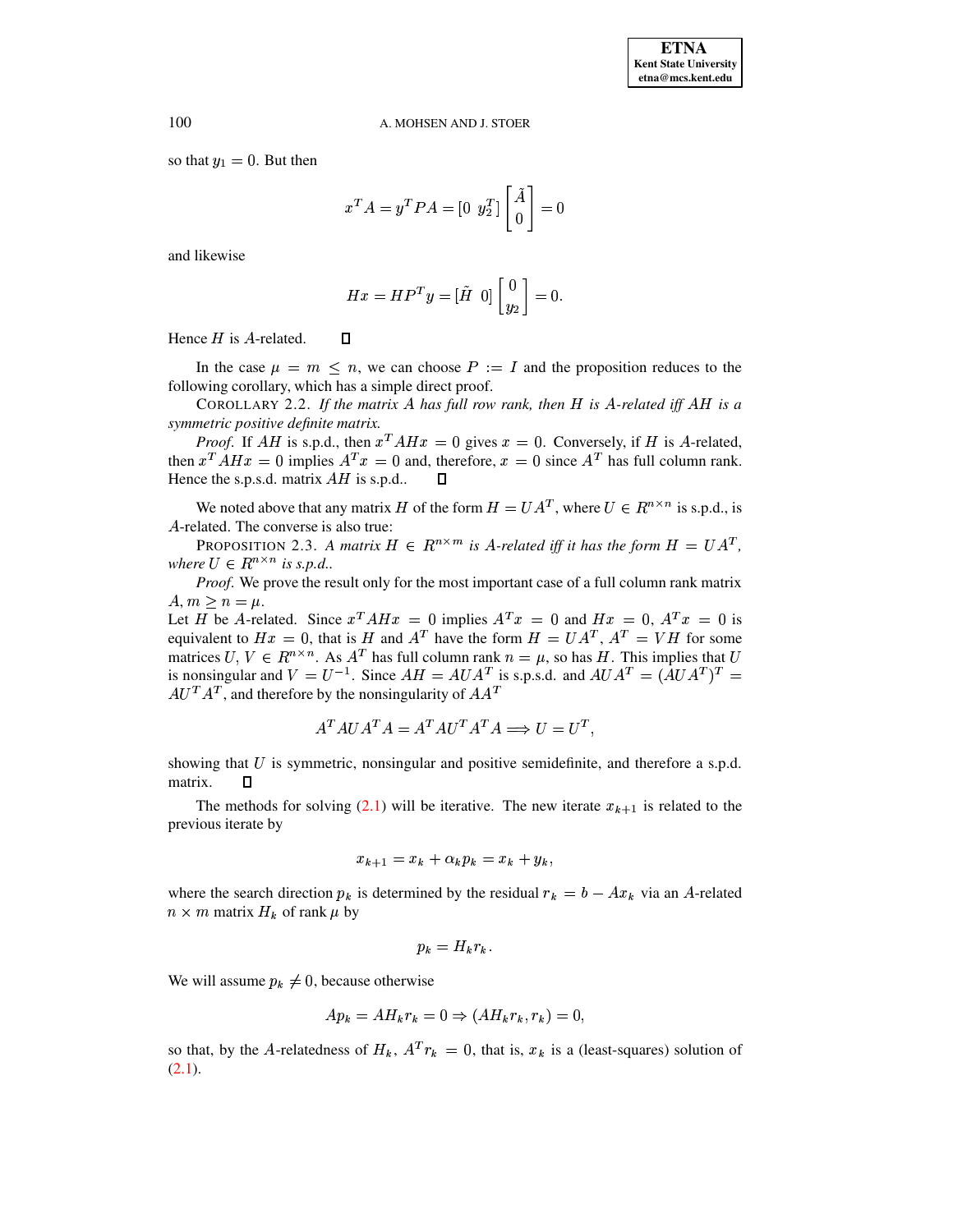101

#### SOLVING LINEAR EQUATIONS BY RANK-ONE METHODS

We also note that  $p_k \neq 0$  implies  $Ap_k \neq 0$ , because otherwise, again by A-relatedness,

$$
0 = (Ap_k, r_k) = (AH_kr_k, r_k) \Rightarrow H_kr_k = p_k = 0.
$$

Hence the scalar products  $(Ap_k, r_k)$ ,  $(Ap_k, Ap_k)$  will be positive.

Now, the stepsize  $\alpha_k$  is chosen to minimize the Euclidean norm  $||r_{k+1}||$ . Thus,

$$
r_{k+1} = r_k - \alpha_k Ap_k = r_k - z_k
$$

where

$$
\alpha_k = (Ap_k, r_k)/(Ap_k, Ap_k) > 0.
$$

Hence  $\alpha_k$  is well defined and

$$
(r_{k+1}, z_k) = 0 = (r_{k+1}, AH_kr_k),
$$
  
\n
$$
(r_{k+1}, r_{k+1}) = (r_k, r_k) - |(r_k, Ap_k)|^2 / (Ap_k, Ap_k)
$$
  
\n
$$
< (r_k, r_k).
$$

We update  $H_k$  using a rank-one correction

$$
H_{k+1} = H_k + u_k v_k^T, \qquad u_k \in R^n, \quad v_k \in R^m.
$$

Upon invoking the secant condition

$$
H_{k+1}z_k=y_k,
$$

we get the update formula of Broyden type  $[3]$ ,

<span id="page-4-0"></span>(2.2) 
$$
H_{k+1} = H_k + (y_k - H_k z_k) v_k^T / (v_k, z_k)
$$

$$
= H_k + u_k v_k^T / (v_k, z_k), \qquad u_k := y_k - H_k z_k
$$

provided that  $(v_k, z_k) \neq 0$ . The updates (2.2) are invariant with respect to a scaling of  $v_k$ . It can be shown (see [10]) that for  $m = n$  the matrix  $H_{k+1}$  is nonsingular iff  $H_k$  is nonsingular and  $(v_k, H_k^{-1}y_k) \neq 0$ . If  $m = n$  and A is s.p.d., then it is usually recommended to start the method with  $H_0 := I$  and to use  $v_k := u_k = y_k - H_k z_k$ , which results in the symmetric rank-one method (SRK1) of Broyden [21] and leads to symmetric matrices  $H_k$ . However, it is known that SRK1 may not preserve the positive definities of the updates  $H_k$ . This stimulated the work to overcome this difficulty  $[22]$ ,  $[16]$ ,  $[24]$ ,  $[15]$ .

When A is nonsymmetric, the good Broyden (GB) updates result from the choice  $v_k :=$  $H_k^T y_k$ , while the bad Broyden (BB) updates take  $v_k := z_k$ . For  $\alpha_k := 1$  and solving linear systems, Broyden  $[4]$  proved the local  $R$ -superlinear convergence of GB (that is, the errors  $\epsilon_k := ||x_k - x^*|| \leq \theta_k$  are bounded by a superlinearly convergent sequence  $\theta_k \downarrow 0$ . In Moré and Trangenstein [18], global Q-superlinear convergence (i.e.  $\lim_{k\to\infty} \epsilon_{k+1}/\epsilon_k =$ 0) for linear systems is achieved using a modified form of Broyden's method. For  $A \in$  $R^{n \times n}$ , Gay [10] proved that the solution using update (2.2) is found in at most 2n steps. The generation of  $\{v_k\}$  as a set of orthogonal vectors was considered by Gay and Schnabel [11]. They proved termination of the method after at most  $n$  iterations.

The application of Broyden updates to rectangular systems was first considered by Gerber and Luk  $[12]$ . The use of the Broyden updates  $(2.2)$  for solving non-Hermitian square systems was considered by Deuflhard et al. [7]. For both GB and BB, they introduced an error matrix and showed the reduction of its Euclidean norm. For GB they provided a condition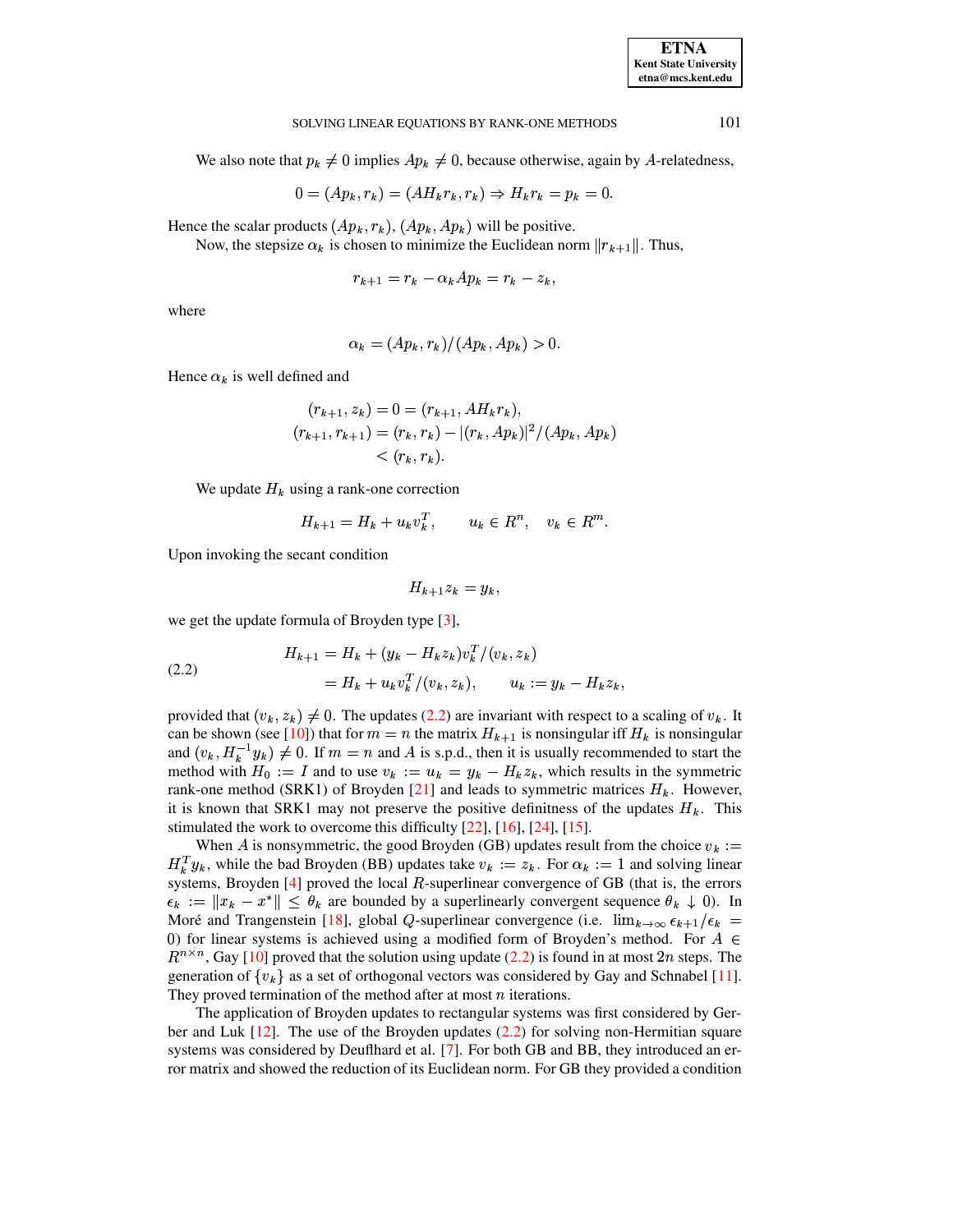on the choice of  $H_0$  ensuring that all  $H_k$  remain nonsingular. They also discussed the choice  $v_k := H_k^T H_k z_k$ , But in this case, no natural measure for the quality of  $H_k$  was available, which makes the method not competitive with GB and BB. For GB and BB, they showed the importance of using an appropriate line search to speed up the convergence.

In this paper, we start with an A-related matrix  $H_0$  and wish to make sure that all  $H_k$ remain A-related. Hence the recursion  $(2.2)$  should at least preserve the symmetry of the  $AH_k$ . This is ensured iff

$$
v_k = Au_k,
$$

or equivalently

<span id="page-5-0"></span>(2.3) 
$$
u_k = y_k - H_k z_k = (I - H_k A) y_k = H_k (\alpha_k r_k - z_k) = H_k t_k,
$$

$$
v_k = A(y_k - H_k z_k) = (I - A H_k) z_k = A H_k t_k,
$$

where  $t_k$  is the vector  $t_k := \alpha_k r_k - z_k$ .

However, the scheme (2.2), (2.3) may break down when  $(v_k, z_k) = 0$  and, in addition, it may not ensure that  $AH_{k+1}$  is again A-related. We will see that both difficulties can be overcome.

3. Ensuring positive definiteness and A-relatedness. For simplicity, we drop the iteration index k and replace  $k + 1$  by a star \*. We assume that H is A-related and  $p = Hr \neq 0$ , so that  $(AHr, r) > 0$  and  $(Ap, Ap) > 0$ . Following Kleinmichel [16] and Spedicato [24], we scale the matrix H by a scaling factor  $\gamma > 0$  before updating. This leads to

$$
H^* = \gamma H + uv^T/(v, z),
$$

where  $u = y - \gamma Hz = H(\alpha r - \gamma z) = Ht$ ,  $v = Au = AHt$  and  $t = \alpha r - \gamma z$ . Therefore,

<span id="page-5-1"></span>
$$
(3.1) \tH^* = \gamma H + Ht(AHt)^T/(AHt, z),
$$

(3.2) 
$$
AH^* = \gamma AH + AHt(AHt)^T/(AHt,z).
$$

Then, introducing the abbreviations

$$
\beta_1 := (A H r, r), \quad \beta_2 := (A H z, z), \quad \beta^* := (A H r^*, r^*),
$$

we find

$$
\beta_1 > 0, \quad \beta^* \ge 0, \quad \beta_2 \ge \beta_1 > 0,
$$

$$
\alpha = \frac{(Ap, r)}{(Ap, Ap)} = \frac{(A H r, r)}{(A H r, A H r)} > 0,
$$

and an easy calculation, using  $(r^*, z) = 0$ ,  $z = r - r^*$ , shows

$$
\beta_2 = \beta_1 + \beta^*
$$

and the following formula for the denominator in  $(3.2)$ ,

<span id="page-5-2"></span>
$$
(3.3) (v, z) = (AHt, z) = (\alpha A Hr - \gamma AHz, z) = \alpha \beta_1 - \gamma \beta_2 = (\alpha - \gamma)\beta_1 - \gamma \beta^*.
$$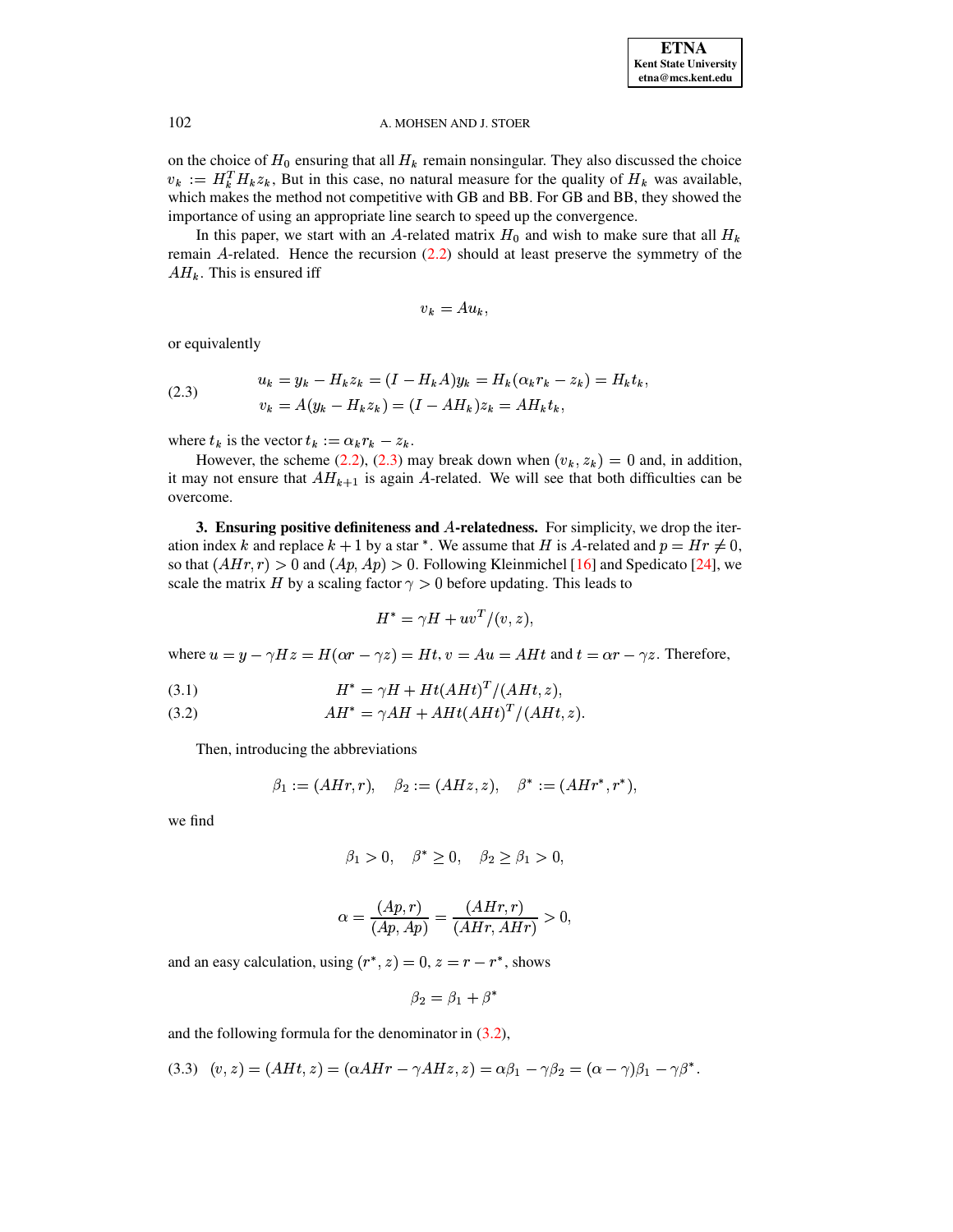Since *H* is *A*-related, Proposition 2.1 can be applied. Hence, there exist a unitary  $m \times m$ matrix P and  $\mu \times n$ -matrices  $\tilde{A}$ ,  $\tilde{H}^T$ , such that

$$
PA = \begin{bmatrix} \tilde{A} \\ 0 \end{bmatrix}, \quad HP^T = [\tilde{H} \ 0], \quad PAHP^T = \begin{bmatrix} \tilde{A}\tilde{H} & 0 \\ 0 & 0 \end{bmatrix}
$$

 $\tilde{A}\tilde{H}$  is symmetric positive definite.

Then (3.1), (3.2) preserve the block structure of  $HP<sup>T</sup>$  and  $PAHP<sup>T</sup>$ . Replacing t by

$$
\tilde{t} = \begin{bmatrix} \tilde{t}_1 \\ \tilde{t}_2 \end{bmatrix} := Pt, \quad \tilde{t}_1 \in R^{\mu},
$$

we find

$$
[\tilde{H}^* \ 0] := H^*P^T = \gamma[\tilde{H} \ 0] + \frac{\tilde{H}\tilde{t}_1 \, \tilde{t}_1^T [\tilde{A}\tilde{H} \ 0]}{(AHt,z)},
$$

$$
\begin{bmatrix} \tilde{A}\tilde{H}^* \ 0 \\ 0 \end{bmatrix} := PAH^*P^T = \gamma \begin{bmatrix} \tilde{A}\tilde{H} \ 0 \\ 0 \end{bmatrix} + \frac{\begin{bmatrix} \tilde{A}\tilde{H} \\ 0 \end{bmatrix} \tilde{t}_1 \, \tilde{t}_1^T [\tilde{A}\tilde{H} \ 0]}{(AHt,z)}
$$

Hence, by Proposition 2.1,  $AH^*$  is A-related if and only if

<span id="page-6-1"></span>(3.4) 
$$
\tilde{A}\tilde{H}^* = \gamma \tilde{A}\tilde{H} + \frac{\tilde{A}\tilde{H}\tilde{t}_1(\tilde{A}\tilde{H}\tilde{t}_1)^T}{(AH, z)}
$$

is positive definite.

Since  $\tilde{A}\tilde{H}$  is s.p.d. and  $\gamma > 0$ ,  $(\gamma \tilde{A}\tilde{H})^{1/2}$  is well defined and  $\tilde{A}\tilde{H}^*$  satisfies

<span id="page-6-2"></span>
$$
(3.5) \qquad (\gamma \tilde{A}\tilde{H})^{-1/2} (\tilde{A}\tilde{H}^*)(\gamma \tilde{A}\tilde{H})^{-1/2} = I + \frac{(\tilde{A}\tilde{H})^{1/2} \tilde{t}_1 \tilde{t}_1^T (\tilde{A}\tilde{H})^{1/2}}{\gamma (A H t, z)} =: U.
$$

The matrix U has the eigenvalues 1 (with multiplicity  $\mu - 1$ ) and, with multiplicity 1, the eigenvalue

$$
\varphi(\gamma) := 1 + \frac{1}{\gamma} \frac{(\tilde{A} \tilde{H} \tilde{t}_1, \tilde{t}_1)}{(A H t, z)}.
$$

But as is easily seen,  $(\tilde{A}H\tilde{t}_1, \tilde{t}_1) = (A H t, t)$ , so that by (3.3),

<span id="page-6-3"></span>(3.6) 
$$
\varphi(\gamma) = \frac{1}{\gamma} \frac{\alpha(\alpha - \gamma)\beta_1}{\alpha\beta_1 - \gamma\beta_2}.
$$

Hence,  $H^*$  will be A-related, iff  $\gamma > 0$  satisfies  $\alpha \beta_1 - \gamma \beta_2 \neq 0$  and

$$
\frac{\alpha(\alpha-\gamma)\beta_1}{\alpha\beta_1-\gamma\beta_2}>0,
$$

that is iff

<span id="page-6-0"></span>(3.7) 
$$
0 < \gamma < \frac{\alpha \beta_1}{\beta_2} = \alpha \frac{\beta_1}{\beta_1 + \beta_*} \quad \text{or} \quad \gamma > \alpha.
$$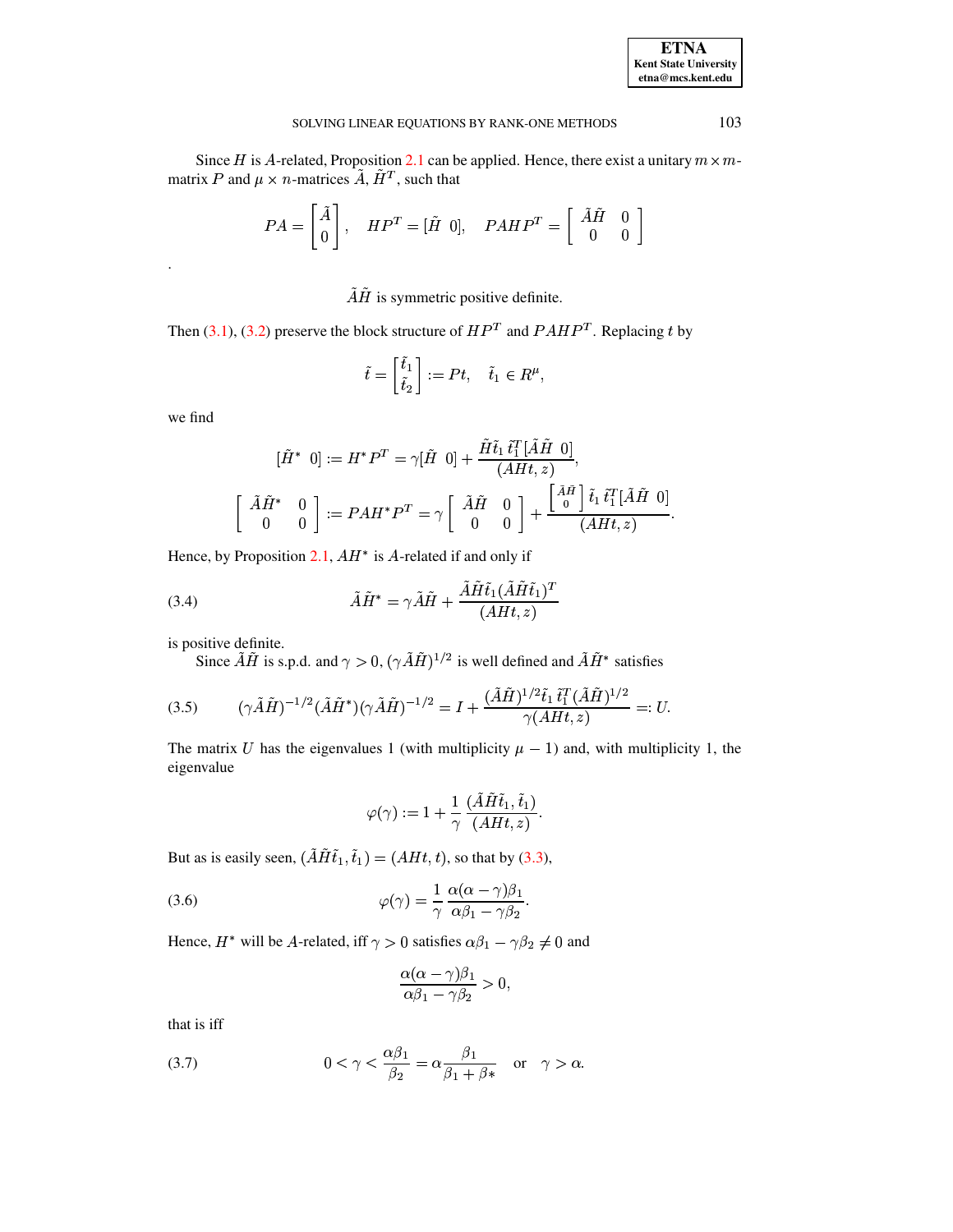In view of the remark before Corollary [4.5](#page-11-0) (see below), the choice  $\gamma = 1$  seems to be favorable. By [\(3.7\)](#page-6-0), this choice secures that  $H^*$  is A-related unless  $\alpha$ ,  $\beta_1$ ,  $\beta^*$  satisfy

$$
(3.8) \t1 \le \alpha \le 1 + \frac{\beta^*}{\beta_1}.
$$

Next we derive bounds for the condition number of  $\overrightarrow{AH}^*$  and follow the reasoning of Oren and Spedicato [\[20\]](#page-18-12). Let  $\overline{D} := \overline{A} \overline{H}$  and  $\overline{D}^* := \overline{D} \overline{H}^*$ . Then by [\(3.4\)](#page-6-1),

<span id="page-7-0"></span>
$$
\tilde{D}^* = \gamma \tilde{D} + \tilde{D} \tilde{t}_1 (\tilde{D} \tilde{t}_1)^T / (A H t, z),
$$

where we assume that  $\tilde{D}$  is s.p.d. and  $\gamma$  satisfies [\(3.7\)](#page-6-0), so that also  $\tilde{D}^*$  is s.p.d. Then the condition number  $\kappa(\tilde{D})$  with respect to the Euclidean norm is given by

$$
\kappa(\tilde{D}) = \frac{\lambda_{\max}(\tilde{D})}{\lambda_{\min}(\tilde{D})} = \frac{\max_{x \neq 0} x^T \tilde{D} x / x^T x}{\min_{x \neq 0} x^T \tilde{D} x / x^T x}.
$$

Then by [\(3.5\)](#page-6-2) for any  $x \neq 0$ ,

$$
\frac{x^T \tilde{D}^* x}{x^T x} = \frac{x^T (\gamma \tilde{D})^{1/2} U (\gamma \tilde{D})^{1/2} x}{x^T \gamma \tilde{D} x} \frac{x^T \gamma \tilde{D} x}{x^T x} \leq \lambda_{\max}(U) \gamma \lambda_{\max}(\tilde{D}),
$$

and, similarly,

$$
\frac{x^T \tilde{D}^* x}{x^T x} \geq \lambda_{\min}(U) \, \gamma \lambda_{\min}(\tilde{D}).
$$

Now, the eigenvalues of U are 1 and  $\varphi(\gamma)$  is given by [\(3.6\)](#page-6-3). Hence,<br> $\lambda_{\max}(\tilde{D}^*) \le \max(1, \varphi(\gamma)) \gamma \lambda_{\max}(\tilde{D}),$ 

$$
\lambda_{\max}(\tilde{D}^*) \le \max(1, \varphi(\gamma)) \gamma \lambda_{\max}(\tilde{D}),
$$
  

$$
\lambda_{\min}(\tilde{D}^*) > \min(1, \varphi(\gamma)) \gamma \lambda_{\min}(\tilde{D}),
$$

so that, finally,

$$
\kappa(\tilde D^*) \leq \Phi(\gamma) \kappa(\tilde D),
$$

where

$$
\Phi(\gamma):=\frac{\max(1,\varphi(\gamma))}{\min(1,\varphi(\gamma))}.
$$

Note that  $\tilde{D}^*$  depends on  $\gamma$ ,  $\tilde{D}^* = \tilde{D}^*(\gamma)$ . Unfortunately, the upper bound for  $\kappa(\tilde{D}^*)$  just proved is presumably too crude; in particular it does not allow us to conclude that  $\kappa(\bar{D}^*) <$  $\kappa(\tilde{D})$  for certain values of  $\gamma$ . Nevertheless, one can try to minimize the upper bound by minimizing  $\Phi(\gamma)$  with respect to  $\gamma$  on the set  $\Gamma$  of all  $\gamma$  satisfying [\(3.6\)](#page-6-3). The calculation is tedious though elementary. With the help of MATHEMATICA one finds for the case  $\beta^* > 0$ , that is  $\beta_2 > \beta_1$ , that  $\Phi$  has exactly two local minima on  $\Gamma$ , namely

<span id="page-7-1"></span>(3.9) 
$$
\gamma_+ := \alpha \left( 1 + \sqrt{\beta^* / \beta_2} \right) > \alpha,
$$

$$
\gamma_- := \alpha \left( 1 - \sqrt{\beta^* / \beta_2} \right) < \alpha \frac{\beta_1}{\beta_2}.
$$

Both minima are also global minima, and they satisfy

$$
\Phi(\gamma_+) = \Phi(\gamma_-) = \frac{\beta_1 \sqrt{\beta^* / \beta_2} + \beta^* (1 + \sqrt{\beta^* / \beta_2})}{\beta_1 \sqrt{\beta^* / \beta_2} - \beta^* (1 - \sqrt{\beta^* / \beta_2})} > 1.
$$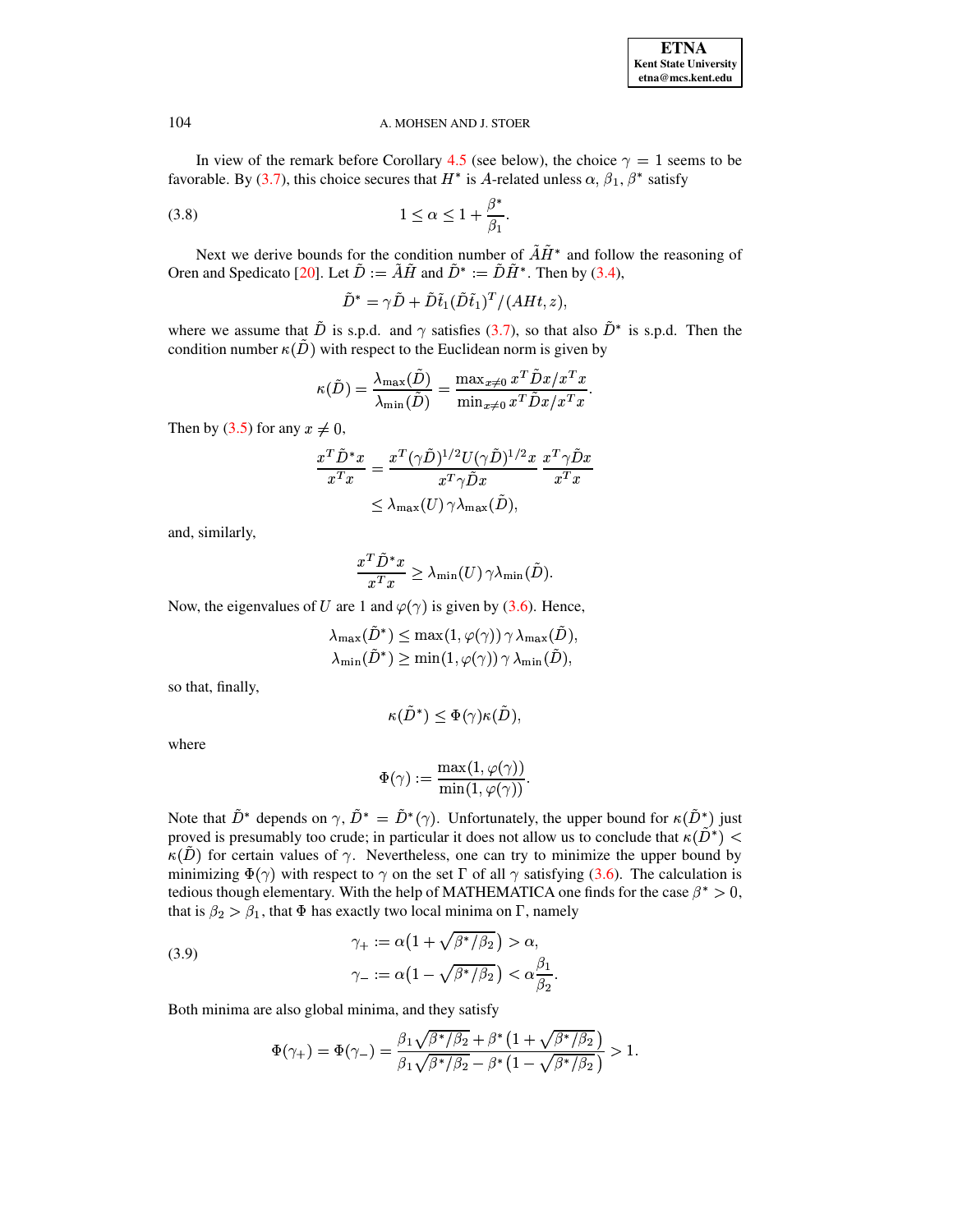**ETNA Kent State University**  $etna@mcs. kent.edu$ 

#### SOLVING LINEAR EQUATIONS BY RANK-ONE METHODS

4. The algorithm and its main properties. Now, let  $H_0$  be any A-related starting matrix, and  $x_0$  a starting vector. Then the algorithm for solving  $Ax = b$  in the least squares sense and computing a sequence of A-related matrices  $H_k$  is given by:

**Algorithm:** Let A be a  $m \times n$ -matrix of maximal rank,  $b \in R^m$ ,  $H_0$  be A-related, and  $x_0 \in R^n$  a given vector.

- For  $k = 0, 1, ...$ 1. Compute the vectors  $r_k = b - Ax_k$ ,  $p_k := H_k r_k$ . If  $p_k = 0$  then stop.
	- 2. Otherwise, compute

$$
\alpha_k := (Ap_k, r_k) / (Ap_k, Ap_k),
$$
  
\n
$$
x_{k+1} := x_k + \alpha_k p_k, \quad y_k := x_{k+1} - x_k,
$$
  
\n
$$
r_{k+1} := r_k - Ay_k, \quad z_k := r_k - r_{k+1}.
$$

3. Define

$$
\beta_1 := (AH_kr_k, r_k) = (Ap_k, r_k), \quad \beta^* := (AH_kr_{k+1}, r_{k+1}).
$$

4. Set  $\gamma_k := 1$  if (3.8) does not hold. Otherwise compute any  $\gamma_k > 0$  satisfying (3.7), say by using (3.9),

$$
\gamma_k := \begin{cases} \gamma_+ , & \text{if } \beta^* > 0, \\ \alpha_k (1 + \text{eps}), & \text{if } \beta^* = 0, \end{cases}
$$

where eps is the relative machine precision. Compute  $u_k := y_k - \gamma_k H_k z_k$ ,  $v_k := Au_k$  and

$$
H_{k+1} := \gamma_k H_k + u_k v_k^T / (v_k, z_k)
$$

Set  $k := k + 1$  and goto 1.

We have already seen that step 2 is well-defined if  $p_k \neq 0$ , because then  $(Ar_k, r_k) > 0$ and  $Ap_k \neq 0$ , if  $H_k$  is A-related. Moreover,  $p_k = 0$  implies  $A^T r_k = A^T (b - Ax_k) = 0$ , i.e.,  $x_k$  is a least-squares solution of (2.1), and the choice of  $\gamma_k$  in step 2 secures also that  $H_{k+1}$ is  $A$ -related. Hence, the algorithm is well-defined and generates only  $A$ -related matrices  $H_k$ . This already proves part of the main theoretical properties of the algorithm stated in the following theorem:

<span id="page-8-0"></span>THEOREM 4.1. Let A be real  $m \times n$ -matrix of maximal rank  $\mu := \min(m, n)$ ,  $H_0$  an A-related real  $n \times m$ -matrix and  $x_0 \in R^n$ . Then the algorithm is well-defined and stops after at most  $\mu$  steps: There is a smallest index  $l \leq \mu$  with  $p_l = 0$ , and then the following holds:

$$
||Ax_l - b|| = \min ||Ax - b||,
$$

and in particular  $Ax_l = b$  if  $m \leq n$ . Moreover

1.  $H_j$  is A-related for  $0 \le j \le l$ .<br>2.  $H_k z_i = \gamma_{i,k} y_i$  for  $0 \le i < k \le l$ , where

$$
\gamma_{i,k} := \begin{cases} \gamma_{i+1}\gamma_{i+2}\cdots\gamma_{k-1} & \text{for } i < k-1, \\ 1 & \text{for } i = k-1. \end{cases}
$$

3.  $(r_k, z_i) = 0$  for  $0 \le i \le k \le l$ .

4. 
$$
(z_k, z_i) = 0 \text{ for } i \neq k \leq l.
$$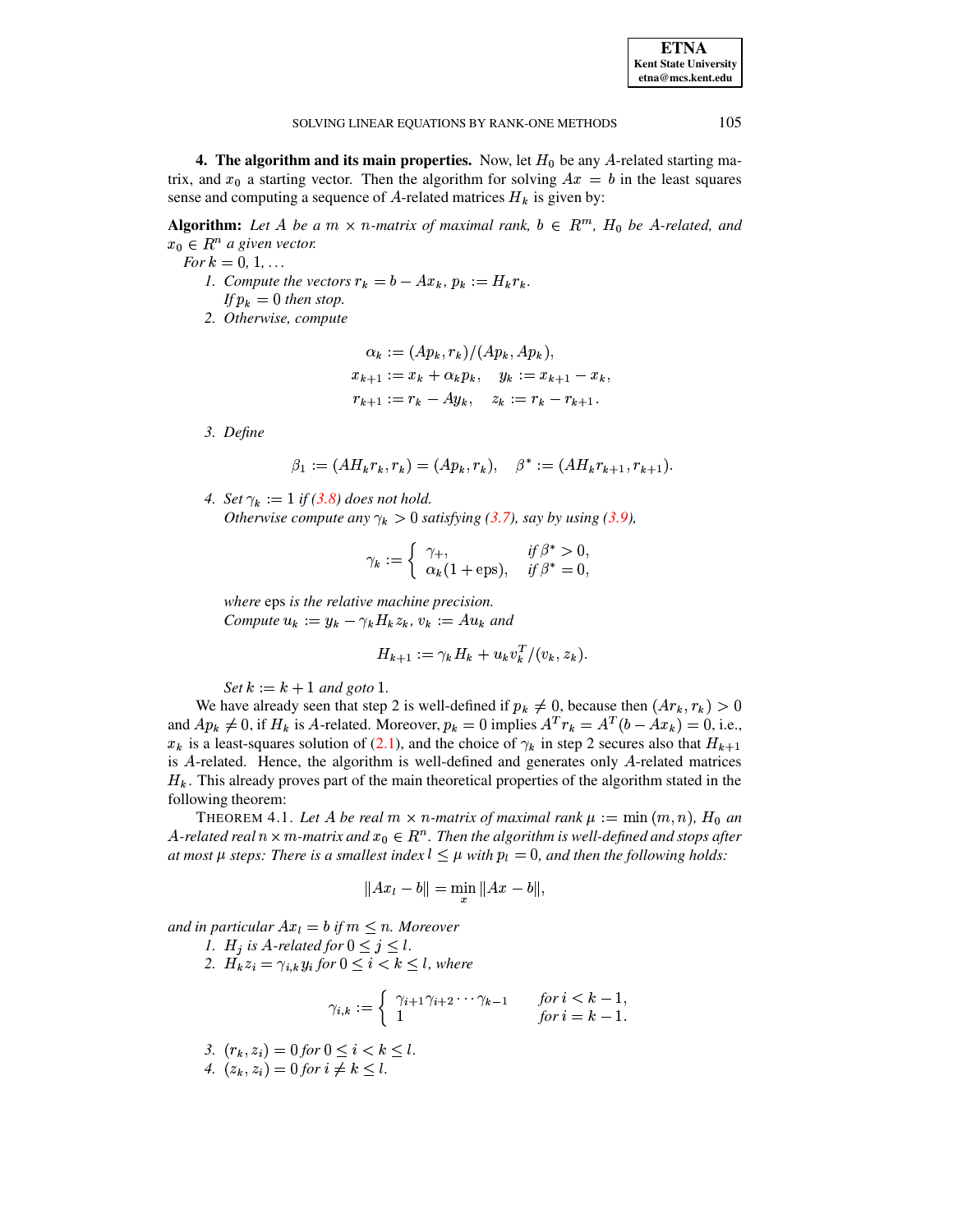5.  $z_k \neq 0$  for  $0 \leq k < l$ .

*Proof.* Denote by  $(P_k)$  the following properties:

- 1)  $H_j$  is A-related for  $0 \le j \le k$ . 2)  $H_j z_i = \gamma_{i,j} y_i$  for  $0 \le i < j \le k$ . 3)  $(r_i, z_i) = 0$  for  $0 \le i < j \le k$ . 4)  $(z_j, z_i) = 0$  for  $0 \le i < j < k$ .
- 5)  $z_j \neq 0$  for  $0 \leq j < k$ .

By the remarks preceding the theorem, the algorithm is well-defined as long as  $p_k \neq 0$  and the matrices  $H_k$  are A-related.  $(P_k)$ , 4) and 5) imply that the k vectors  $z_i$ ,  $i = 0, 1, ..., k - 1$ , are linearly independent and, since  $z_i = Ay_i \in \mathcal{R}(A)$  and dim  $\mathcal{R}(A) = \mu$ , property  $(P_k)$ cannot be true for  $k > \mu$ . Therefore, the theorem is proved, if  $(P_0)$  holds and the following implication is shown:

$$
(P_k), p_k \neq 0 \implies (P_{k+1}).
$$

1)  $(P_{k+1})$ , 1) follows from the choice of  $\gamma_k$  that  $H_{k+1}$  is well-defined and A-related if is  $H_k$ .

2) To prove  $(P_{k+1})$ , 2) we first note that

$$
H_{k+1}z_k = y_k
$$

by the definition of  $H_k$ . In addition for  $i < k$ ,  $(P_k)$  and the definition of  $\gamma_{i,k}$  imply

$$
H_{k+1}z_i = \gamma_k H_k z_i = \gamma_k \gamma_{i,k} y_i = \gamma_{i,k+1} y_i,
$$

since  $(z_k, z_i) = 0$  and

$$
(AH_kz_k,z_i)=(z_k, AH_kz_i)=(z_k,A\gamma_{i,k}y_i)=(z_k,\gamma_{i,k}z_i)=0
$$

This proves  $(P_{k+1}), 2$ ).

3) Since  $(r_{k+1}, z_k) = 0$ , and for  $i < k$ ,

$$
(r_{k+1}, z_i) = (r_{i+1} + \sum_{j=i+1}^{k} z_j, z_i) = 0
$$

because of  $(P_k)$ , 3), 4). This proves  $(P_{k+1})$ , 3).

4) By  $(P_{k+1})$ , 3) we have for  $i < k$ 

$$
(z_i, z_k) = (z_i, r_k - r_{k+1}) = 0.
$$

Hence  $(P_{k+1}), 4$  holds.

It was already noted that  $p_k \neq 0$  implies  $z_k \neq 0$ . Hence  $(P_{k+1}, 5)$  holds.

This completes the proof of the theorem.  $\Box$ 

REMARK 4.2. In the case  $m \ge n = \mu$ , the algorithm finds the solution  $\bar{x} := \arg \min_x$  $||Ax - b||$ , which is *unique*. In the case  $m = \mu < n$ , the algorithm finds only *some* solution  $\bar{x}$  of the many solutions of  $Ax = b$ , usually not the interesting particular solution of smallest Euclidean norm. This is seen from simple examples, when for instance the algorithm is started with a solution  $x_0$  of  $Ax = b$  that is different from the least norm solution: the algorithm then stops immediately with  $\bar{x} := x_0$ , irrespective of the choice of  $H_0$ .

The least squares, minimal norm solution  $x^*$  of  $Ax = b$  can be computed as follows: let  $\overline{b}$  be any solution of  $Ax = b$  (computed by the algorithm) and compute  $y^*$  as the least squares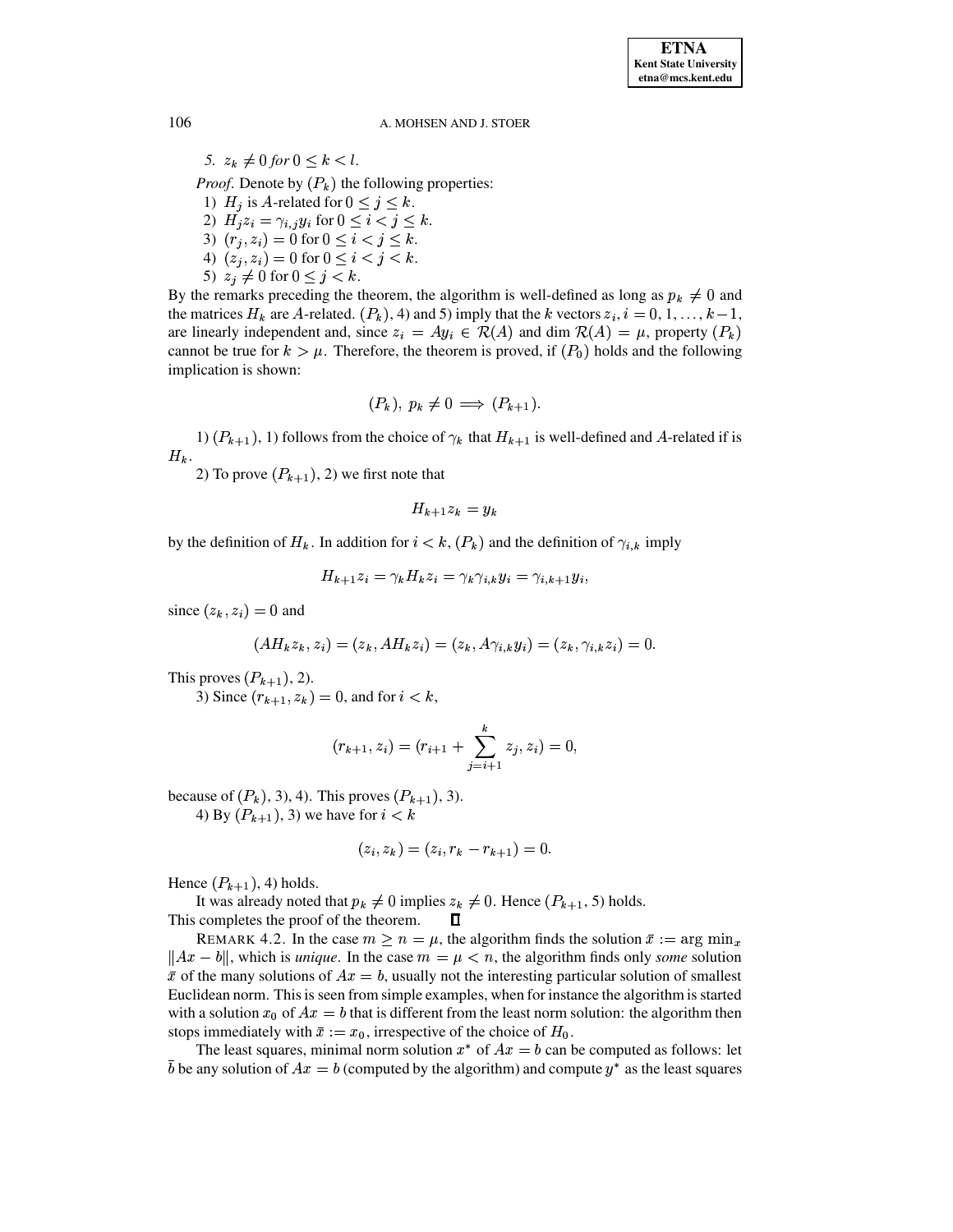solution of  $A^T y = \overline{b}$  again by the algorithm (but with A replaced by  $A^T$  and b by  $\overline{b}$ ). Then  $x^* = A^T y^*$  is the least squares solution of  $Ax = b$  with minimal norm.

We also note that the algorithm of this paper belongs to the large ABS-class of algorithms (see Abaffy, Broyden and Spedicato [5]). As is shown in [25], also the minimal norm solution of a  $Ax = b$ ,  $A \in R^{m \times n}$ ,  $m = \mu < n$ , can be computed by invoking suitable algorithms of the ABS-class twice.

COROLLARY 4.3. Under the hypotheses of Theorem 4.1, the following holds. If the algorithm does not stop prematurely, that is if  $\mu = \min(m, n)$  is the first index with  $p_l = 0$ ,  $l = \mu$ , then

$$
AH_{\mu} = ZDZ^{-1}, \quad \text{if } \mu = m \le n,
$$
  

$$
H_{\mu}A = YDY^{-1}, \quad \text{if } \mu = n \le m,
$$

with the matrices

$$
Z := [z_0 \ z_1 \ \dots \ z_{\mu-1}],
$$
  
\n
$$
Y := [y_0 \ y_1 \ \dots \ y_{\mu-1}],
$$
  
\n
$$
D := \text{diag}(\gamma_{0,\mu}, \gamma_{1,\mu}, \gamma_{\mu-1,\mu}).
$$

That is, if  $\gamma_k = 1$  for all k, then  $D = I$  so that  $H_\mu$  is a right-inverse of A if  $\mu = m \le n$ , and a left-inverse if  $\mu = n \leq m$ .

<span id="page-10-0"></span>*Proof.* Part 2. of Theorem 4.1 and the definitions of  $D$ ,  $Z$ ,  $Y$  imply

$$
(4.1) \t\t\t HuZ = YD, \quad AY = Z.
$$

The  $\mu$  columns  $z_i \in R^{\mu}$  of Z are linearly independent by parts 4. and 5. of Theorem 4.1 (they are even orthogonal to each other), so that by  $AY = Z$  also the columns  $y_i \in R^n$  of the matrix  $Y$  are linearly independent.

Hence, for  $\mu = m \le n$ ,  $Z^{-1}$  exists and by (4.1)

$$
AH_{\mu}Z = ZD \Rightarrow AH_{\mu} = ZDZ^{-1},
$$

and for  $\mu = n \le m$ ,  $Y^{-1}$  exists, which implies by (4.1)

$$
H_{\mu}Z = H_{\mu}AY = YD \Rightarrow H_{\mu}A = YDY^{-1}.
$$

As a byproduct of the corollary we note

$$
AH_{\mu}A = \begin{cases} ZDZ^{-1}A & \text{if } m \le n \\ AYDY^{-1} & \text{if } m \ge n \end{cases},
$$
  

$$
H_{\mu}AH_{\mu} = \begin{cases} H_{\mu}ZDZ^{-1} & \text{if } m \le n \\ YDY^{-1}H_{\mu} & \text{if } m \ge n \end{cases}
$$

If  $D = I$  (i.e.,  $\gamma_k = 1$  for all k) these formulae reduce to

$$
AH_{\mu}A=A, \quad H_{\mu}AH_{\mu}=H_{\mu}.
$$

Since then, for  $\mu = n \le m$ , in addition, both  $H_{\mu}A = I_m$  and  $AH_{\mu}$  are symmetric,  $H_{\mu}$  must be the Moore-Penrose pseudoinverse  $A^+$  of A.

REMARK 4.4. Consider the special case  $\mu = m = n$  of a nonsingular matrix A. Then,  $AH_n$  is s.p.d. and, by the corollary,  $AH_n = ZDZ^{-1}$ , so that the eigenvalues of  $AH_n$  are just the diagonal elements of D. Hence its condition number is  $\kappa(AH_n) = \kappa(D)$ . Since the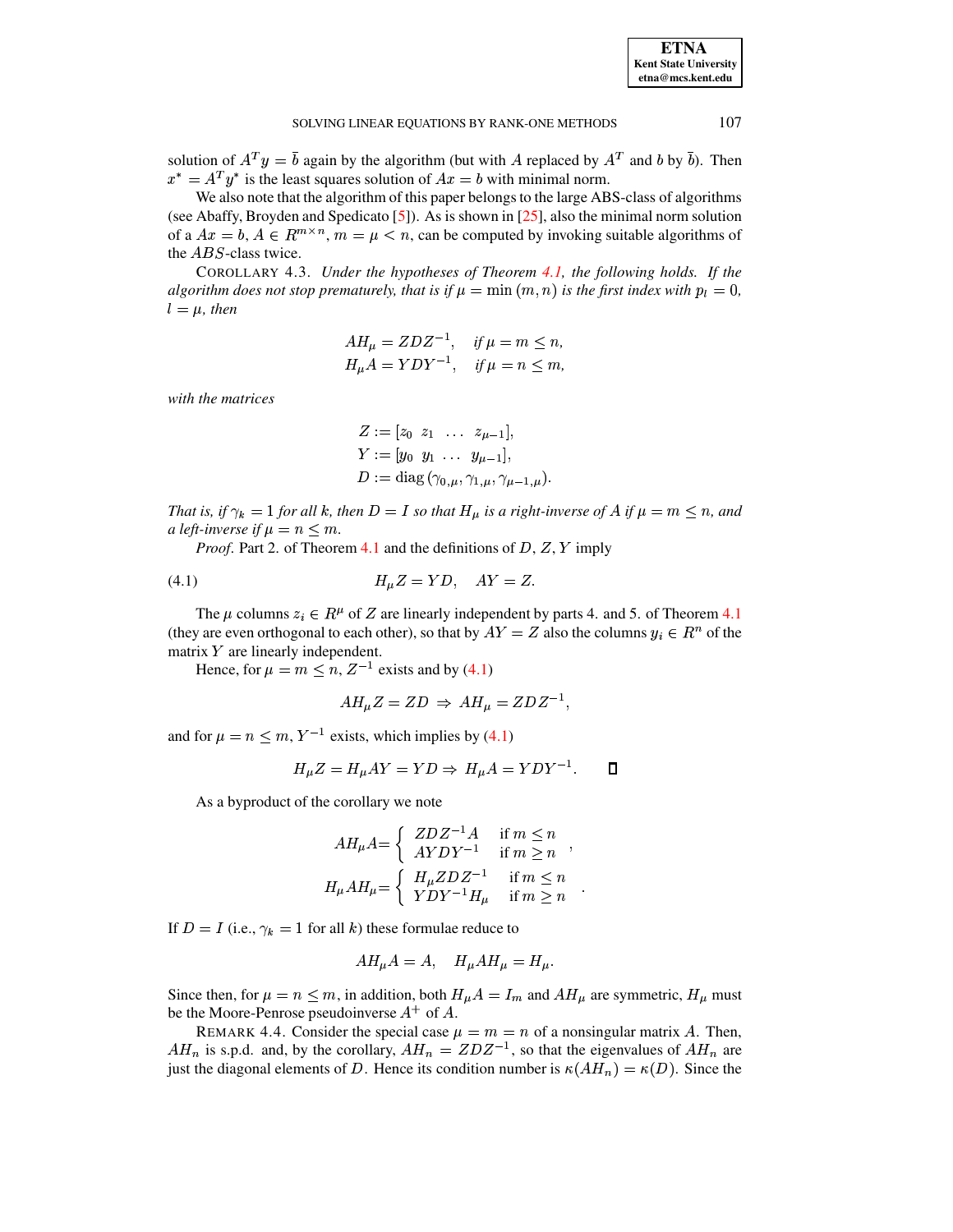| <b>ETNA</b>                  |
|------------------------------|
| <b>Kent State University</b> |
| etna@mcs.kent.edu            |

<span id="page-11-0"></span>algorithm chooses the scaling parameter  $\gamma_k = 1$  as often as possible,  $AH_n$  will presumably have a relatively small condition number even if  $D \neq I$ .

Theorem 4.1, part 3. implies a minimum property of the residuals:

COROLLARY 4.5. For  $k < l$ , the residuals satisfy

$$
||r_{k+1}|| = \min_{\lambda_i} ||b - A(x_0 + \sum_{i=0}^k \lambda_i p_i)||
$$

Proof. By the algorithm

$$
\alpha_i Ap_i = \alpha_i AH_i r_i = z_i,
$$

so that

$$
r_{k+1} = r_0 - \sum_{i=0}^{k} \alpha_i Ap_i = r_0 - \sum_{i=0}^{k} z_i.
$$

Hence

$$
\Phi(\lambda_0, \lambda_1, \dots, \lambda_k) := \|b - A(x_0 + \sum_{i=0}^k \lambda_i p_i)\|^2 = \|r_0 - \sum_{i=0}^k \frac{\lambda_i}{\alpha_i} z_i\|^2
$$

is a convex quadratic function with minimum  $\lambda_i = \alpha_i$ ,  $i = 0, 1, ..., k$ , since

$$
\Phi'_{\lambda_i}(\alpha_0,\ldots,\alpha_k)=\frac{1}{\alpha_i}(r_{k+1},z_i)=0, \qquad i=0,\ldots,k,
$$

by Theorem 4.1, part 3.  $\Box$ 

We note that the space  $[[z_0, z_1, \ldots, z_k]]$  is closely related to the Krylov space

$$
K_{k+1}(AH_0,r_0):=[[r_0,AH_0r_0,\ldots,(AH_0)^kr_0]]\subset R^m
$$

generated by the matrix  $AH_0$  and the initial residual  $r_0$ :

THEOREM 4.6. Using the notation of Theorem 4.1, the following holds for  $0 \leq k < l$ 

$$
r_k \in [[r_0, AH_0r_0, \dots, (AH_0)^k r_0]] = K_{k+1}(AH_0, r_0),
$$
  
\n
$$
z_k \in [[AH_0r_0, \dots, (AH_0)^{k+1}r_0]] = AH_0K_{k+1}(AH_0, r_0),
$$
  
\n
$$
[[z_0, z_1, \dots, z_k]] = [[AH_0r_0, \dots, (AH_0)^{k+1}r_0]],
$$

that is  $z_0, z_1, \ldots, z_k$  is an orthogonal basis of  $AH_0K_{k+1}(AH_0, r_0)$  and

$$
\dim AH_0 K_{k+1}(AH_0, r_0) = k+1
$$

*Proof.* The assertions are true for  $k = 0$ , since

$$
z_0 = Ay_0 = \alpha_0 AH_0 r_0 \in [[AH_0r_0]].
$$

**Now** 

$$
AH_kz_k \in [[AH_0r_0,\ldots,(AH_0)^{k+2}r_0]], \qquad 0 \le k < l,
$$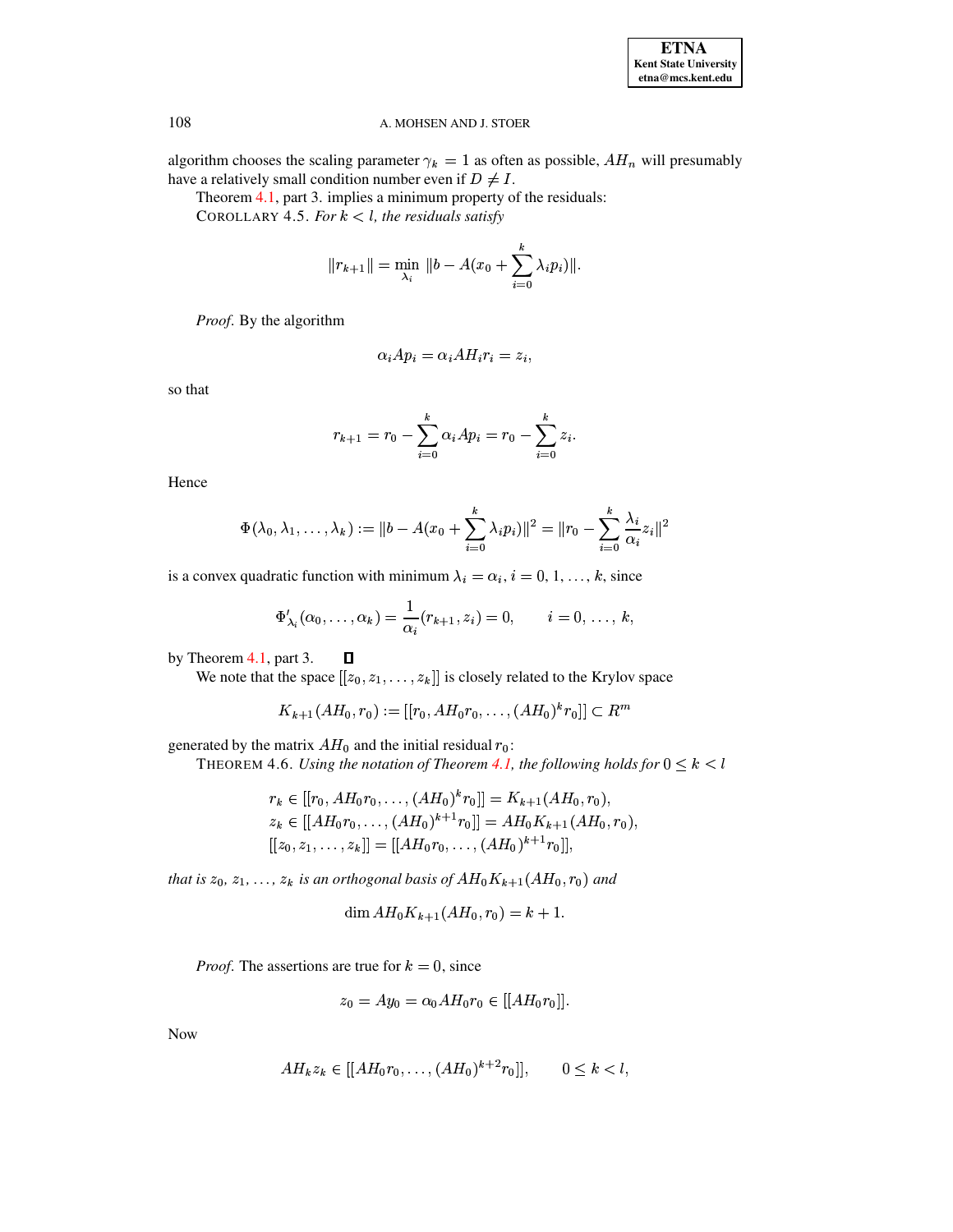## SOLVING LINEAR EQUATIONS BY RANK-ONE METHODS

$$
r_{k+1} = r_k - z_k, \quad z_k \alpha_k A H_k r_k \in [[AH_k r_k]], \quad \alpha_k \neq 0.
$$

For any vector  $u \in R^m$ 

$$
AH_{k+1}u \in [[AH_ku]] + [[z_k]] + [[AH_kz_k]]
$$
  
\n
$$
\vdots
$$
  
\n
$$
\in [[AH_0u]] + [[AH_0r_0, \dots, (AH_0)^{k+2}r_0]],
$$
  
\n
$$
[[z_0, z_1, \dots, z_k]] \subset [[AH_0r_0, \dots, (AH_0)^{k+1}r_0]],
$$
  
\n
$$
\dim [[AH_0r_0, \dots, (AH_0)^{k+1}r_0]] < k+1.
$$

5. Comparison with other methods and numerical results. The numerical tests are concentrated to the cases  $m = n + 1$  and  $m = n$  for the following two reasons: The first is that it is harder to solve least squares problems with  $n \leq m$  with n close to m than those with  $n \ll m$ . The second is that in the case  $m = n$ , which is equivalent to solving a linear equation  $Ax = b$  with a nonsingular and perhaps nonsymmetric matrix A, there are many more competing iterative methods, such as  $CGN$ ,  $CGS$ ,  $GMRES$  than the rank-one ("RK1") method of this paper and the rank-2 methods ("RK2") of [17] that solve  $Ax = b$ only indirectly by solving  $A^T A x = A^T b$ . In all examples we take  $\log_{10} ||r_k||$  as measure of the accuracy.

<span id="page-12-0"></span>EXAMPLE 5.1. Here we use that the algorithm of this paper is defined also for complex matrices A. As in [17] we consider rectangular complex tridiagonal matrices  $A = (a_{ik}) \in$  $C^{m \times n}$  that depend on two real parameters q and f and are defined by

$$
a_{jk} := \begin{cases} 1 + i q, & \text{if } j = k, \\ -i f, & \text{if } k = j + 1, \\ i f, & \text{if } k = j - 1, \\ 0, & \text{otherwise.} \end{cases} 1 \leq j \leq m, 1 \leq k \leq n.
$$

In particular, we applied RK1 (starting with  $x_0 := 0$  and  $H_0 := A^H$ ) to solve the least squares problem with  $m = 31$ ,  $n = 30$ ,  $q = 0.1$  and  $f = 1$ . The iteration was stopped as soon as

$$
rek := ||rk|| ||r0|| ≤ ε, ε := 10-3
$$

RK1 stopped after 24 iterations. Figure 5.1 (plotting  $log_{10}$  re<sub>k</sub> versus k) shows the typical behavior observed with  $cg$ -type methods (cf. Theorem 4.1).

At termination, RK1 produced only an approximation  $H^*$  of the pseudoinverse of A, since RK1 stopped already after  $24 < 30 = n$  iterations. When  $H_0 := H^*$  was then used to solve by RK1 the system  $Ax = b'$  with a new right-hand side  $b' \neq b$  (but the same starting vector  $x_0 = 0$  and precision  $\epsilon = 10^{-3}$ ), RK1 already stopped after 9 iterations (see the plot of Figure  $5.2$ ).

Other choices of the parameters q and f lead to least squares systems  $Ax = b$ , where RK1 (started with  $H_0 := A^T$ ) did not stop prematurely: it needed *n* iterations and thus terminated with a final  $H^*$  very close to  $A^+$ . Not surprisingly, RK1 (started with  $H_0 := H^*$ ) then needed only one iteration to solve the system  $Ax = b'$  with a different right-hand side  $b' \neq b$ .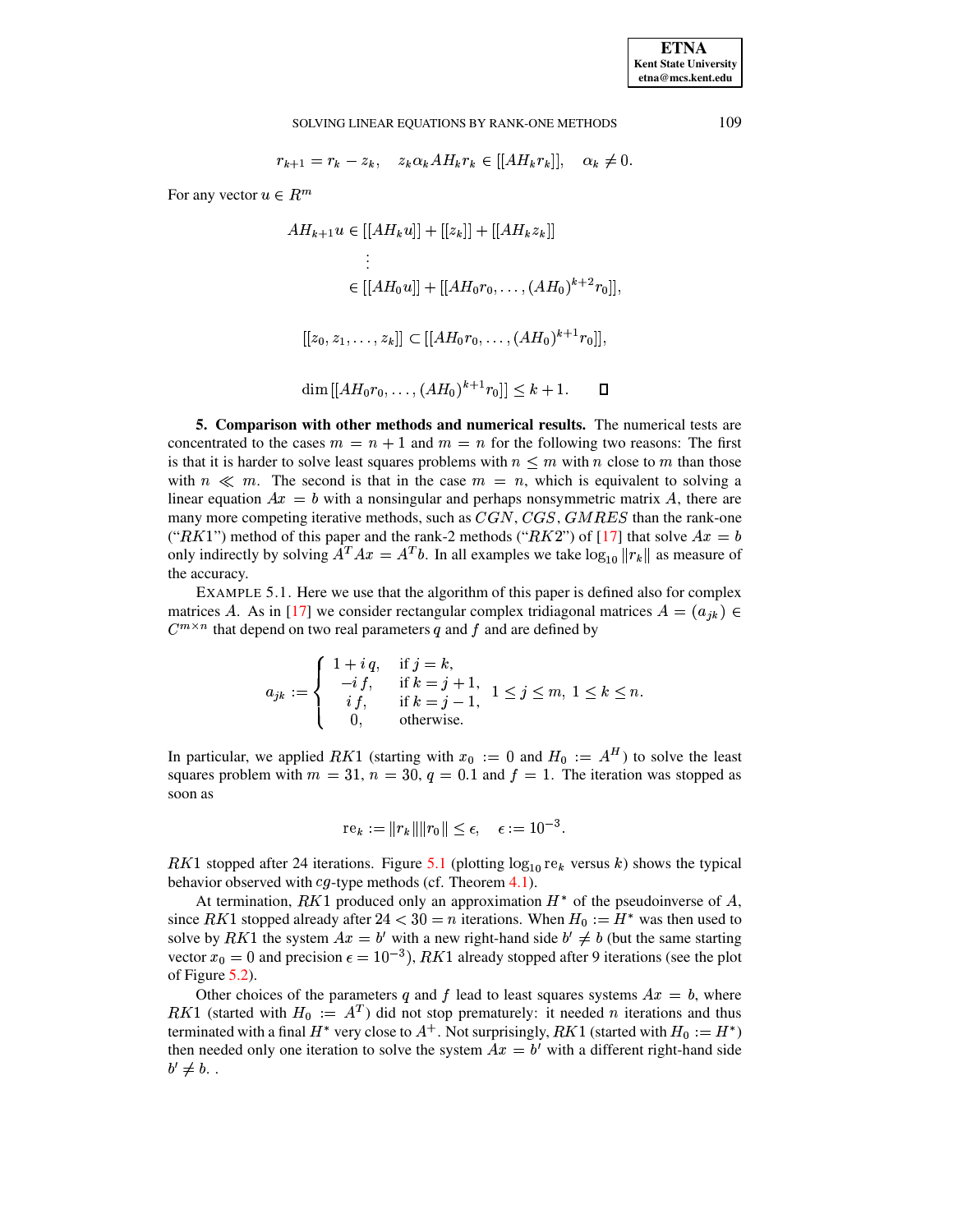A. MOHSEN AND J. STOER



<span id="page-13-0"></span>

<span id="page-13-1"></span>FIG. 5.2. With preconditioning

The test results of [17] for  $RK2$  were similar. Since  $RK1$  needs only half the storage and number of operations as  $RK2, RK1$  is preferable.

<span id="page-13-2"></span>EXAMPLE 5.2. This major example refers to solving square systems  $Ax = b_i$ ,  $i =$ 1, 2, ..., with many right hand sides  $b_i$ . It illustrates the use of the final matrices  $H^{(i)}$  produced by  $RK1$  when solving  $Ax = b_i$  as starting matrix  $H_0 := H^{(i)}$  of  $RK1$  for solving  $Ax = b_{i+1}.$ 

We consider the same evolution equation as in  $[17]$ ,

$$
u_t + a \cdot u_x + b \cdot u_y = u_{xx} + u_{yy} + f(x, y, t), \qquad 0 \le t \le T, \quad 0 \le x, y \le 1,
$$

where

$$
f(x, y, t) := e^{-\lambda t} [(-\lambda + 2\pi^2) \sin \pi x \, \sin \pi y + \pi (a \cos \pi x \, \sin \pi y + b \sin \pi x \, \cos \pi y)],
$$

with the initial and boundary conditions

$$
u(x, y, 0) = \sin \pi x \sin \pi y, \qquad 0 \le x, y \le 1,
$$
  

$$
u(x, y, t) = 0, \quad \text{for } t > 0, (x, y) \in \partial [0, 1] \times [0, 1].
$$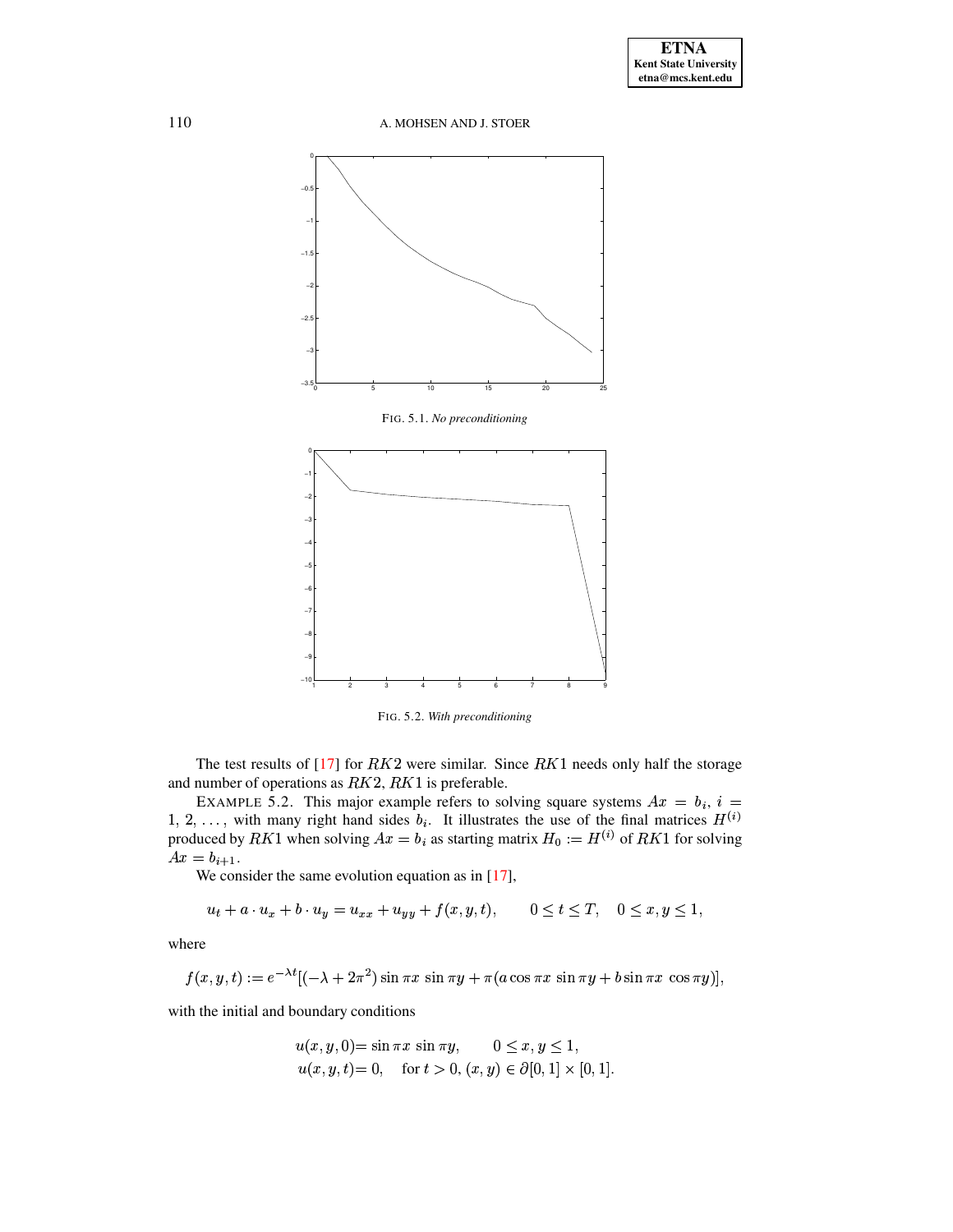### SOLVING LINEAR EQUATIONS BY RANK-ONE METHODS

Its exact solution is

$$
u(x, y, t) = e^{-\lambda t} \sin \pi x \sin \pi y.
$$

The space-time domain is discretized by a grid with space step  $\Delta x = \Delta y = h = 1/N$ and time step  $\Delta t = \tau > 0$ . Let us denote the discretized solution at time level  $n \tau$  by U, and at level  $(n + 1)\tau$  by V. Application of the Crank-Nicolson technique using central differences to approximate the first order derivatives and the standard second order differences to approximate the second derivatives yields the following scheme (we use the abbreviations  $\beta := \tau/(2h^2)$ ,  $\gamma := \tau/(4h)$  for the transition  $U \to V$ :

$$
(1+4\beta)V_{ij} + V_{i+1,j}(a\gamma - \beta) + V_{i-1,j}(-a\gamma - \beta) + V_{i,j+1}(b\gamma - \beta) +
$$
  
+ 
$$
V_{i,j-1}(-b\gamma - \beta) =
$$
  
= 
$$
(1-4\beta)U_{ij} + U_{i+1,j}(-a\gamma + \beta) + U_{i-1,j}(a\gamma + \beta) + U_{i,j+1}(-b\gamma + \beta) +
$$
  
+ 
$$
U_{i,j-1}(b\gamma + \beta) + \frac{1}{2}[f(i\ h,j\ h,(n+1)\tau) + f(i\ h,j\ h,n\tau)],
$$

where  $2 \le i, j \le N - 1$ . This scheme is known to be stable and of order  $O(\tau^2, h^2)$ . V is obtained form U by solving a linear system of equations  $AV = C(U)$  with a nonsymmetric penta-diagonal matrix  $A$  and a right hand side  $C(U)$  depending linearly on  $U$ . This linear system may be solved directly by using an appropriate modification of Gauss elimination. However, to demonstrate the use of our updates, we solve these equations for given  $U$  iteratively starting for the first time step with  $H_0 := A^T$ . For the next time steps, we compare the results for the rank-two method in  $[17]$  with the rank-one method of this paper.

For  $N = 35$  (corresponding to more than 1000 unknowns at each time level) and  $\Delta t =$  $\tau = 0.01$ ,  $a = 10$ ,  $b = 20$ ,  $\lambda = 1$  the solution of the problem up to the time  $t = 5 \times \Delta t$ requires the following numbers of iterations in order to achieve a relative residual norm <  $0.0001:$ 

| RK1: 158 123 98 91 62  |  |  |
|------------------------|--|--|
| RK2: 158 123 109 87 74 |  |  |

These results show a comparable number of iterations for both methods. But again, the storage and the number of operations for  $RK1$  is half that required for  $RK2$ .

The next examples also refer to the solution of systems  $Ax = b$  with a square nonsingular  $n \times n$ -matrix A. Here we follow the ideas of Nachtigal et al. in [19], who compared three main iterative methods for the solution of such systems. These are  $CGN$ ,  $GMRES$  and CGS. Examples of matrices were given for which each method outperforms the others by a factor of size  $O(\sqrt{n})$  or even  $O(n)$ . These examples are used to compare our algorithm ("RK1") with these three methods. In all examples  $n = 40$ , except Examples 5.3 and 5.6, where  $n = 400$ . We take  $\log_{10} ||r_k||$  as a measure of the accuracy. Note that RK1 solves  $Ax = b$  only indirectly via the equivalent system  $A^T A x = A^T b$ .

<span id="page-14-0"></span>EXAMPLE 5.3. In this example all methods make only negligible progress until step  $n$ . Here

$$
A := diag(1, 4, 9, \ldots, n^2),
$$

<span id="page-14-1"></span>is diagonal but represents a normal matrix with troublesome eigenvalues and singular values. The results show that both  $GMRES$  and  $RK1$  are leading.

EXAMPLE 5.4. This is an example where both  $CGN$  and  $RK1$  are leading. Here A is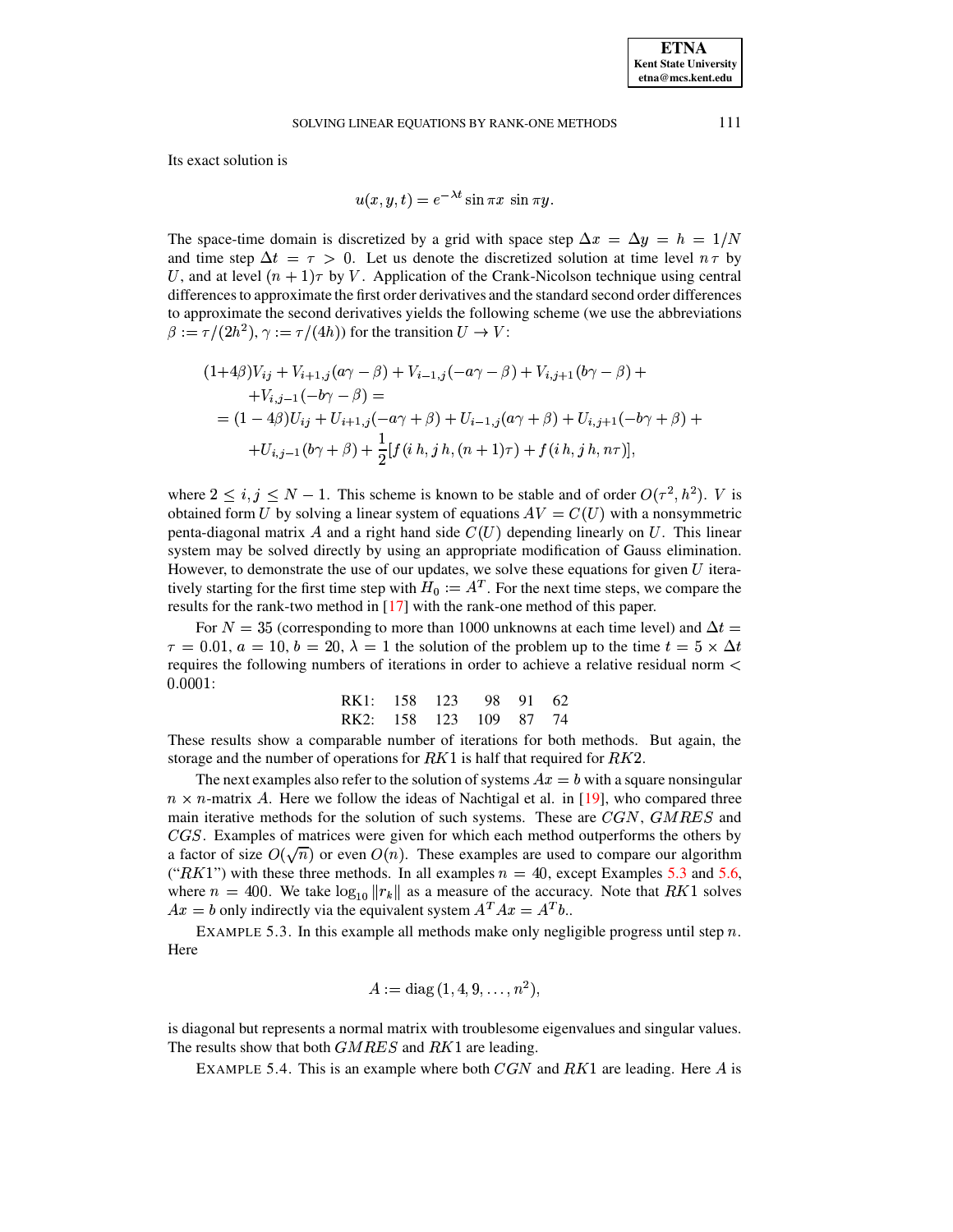taken as the unitary  $n \times n$ -matrix



EXAMPLE 5.5. Here

$$
A:=\text{diag}\left(d_1,d_2,\ldots,d_n\right)
$$

<span id="page-15-2"></span>where  $\{d_i\}$  denote the set of Chebyshev points scaled to the interval  $[1, \kappa]$ , where

$$
e_j := \cos \frac{(j-1)\pi}{n-1},
$$
  
\n
$$
d_j := 1 + (e_j + 1)(\kappa - 1)/2,
$$
  
\n
$$
\kappa := \left(\frac{1 + \varepsilon^{1/(2\sqrt{n})}}{1 - \varepsilon^{1/(2\sqrt{n})}}\right)^2, \quad \varepsilon = 10^{-10}
$$

<span id="page-15-0"></span>A has condition number  $O(n)$  and smoothly distributed entries. In this example CGS wins and both  $CGN$  and  $RK1$  are bad.

EXAMPLE 5.6. Here  $A$  is the block diagonal matrix

$$
A := \left[ \begin{array}{cccc} M_1 & & & \\ & M_2 & & \\ & & \ddots & \\ & & & M_{n/2} \end{array} \right]
$$

with

$$
M_j:=\left[\begin{array}{cc} 1 & j-1 \\ 0 & 1 \end{array}\right], \qquad j=1,\,2,\,\ldots,\,n/2,
$$

<span id="page-15-1"></span>which ensures a bad distribution of singular values. Here both CGS and GMRES are leading, but  $RK1$  outperforms  $CGN$ .

EXAMPLE 5.7.  $\vec{A}$  is chosen as in Example 5.6, but with

$$
M_j := \left[ \begin{array}{cc} 1 & j-1 \\ 0 & -1 \end{array} \right], \qquad j = 1, 2, \ldots, n/2.
$$

This choice of  $M_j$  causes failure of CGS in the very first step. GMRES is leading and  $RK1$  outperforms  $CGN$ .

EXAMPLE 5.8.  $\vec{A}$  is taken as in Example 5.6, but with

$$
M_j := \left[ \begin{array}{cc} e_j & \gamma_j \\ 0 & \kappa/e_j \end{array} \right],
$$

where  $\gamma_j := (\kappa^2 + 1 - e_j^2 - \kappa^2/e_j^2)^{1/2}$  and  $e_j$  and  $\kappa$  are defined as in Example 5.3. This leads to fixed singular values and varying eigenvalues.

Here  $RK1$  and  $CGN$  lead and both are much better than  $CGS$  and  $GMRES$ .

EXAMPLE 5.9.  $\hat{A}$  is taken as in Example 5.6, but with

$$
M_j := \left[ \begin{array}{cc} 0 & 1 \\ -1 & 0 \end{array} \right].
$$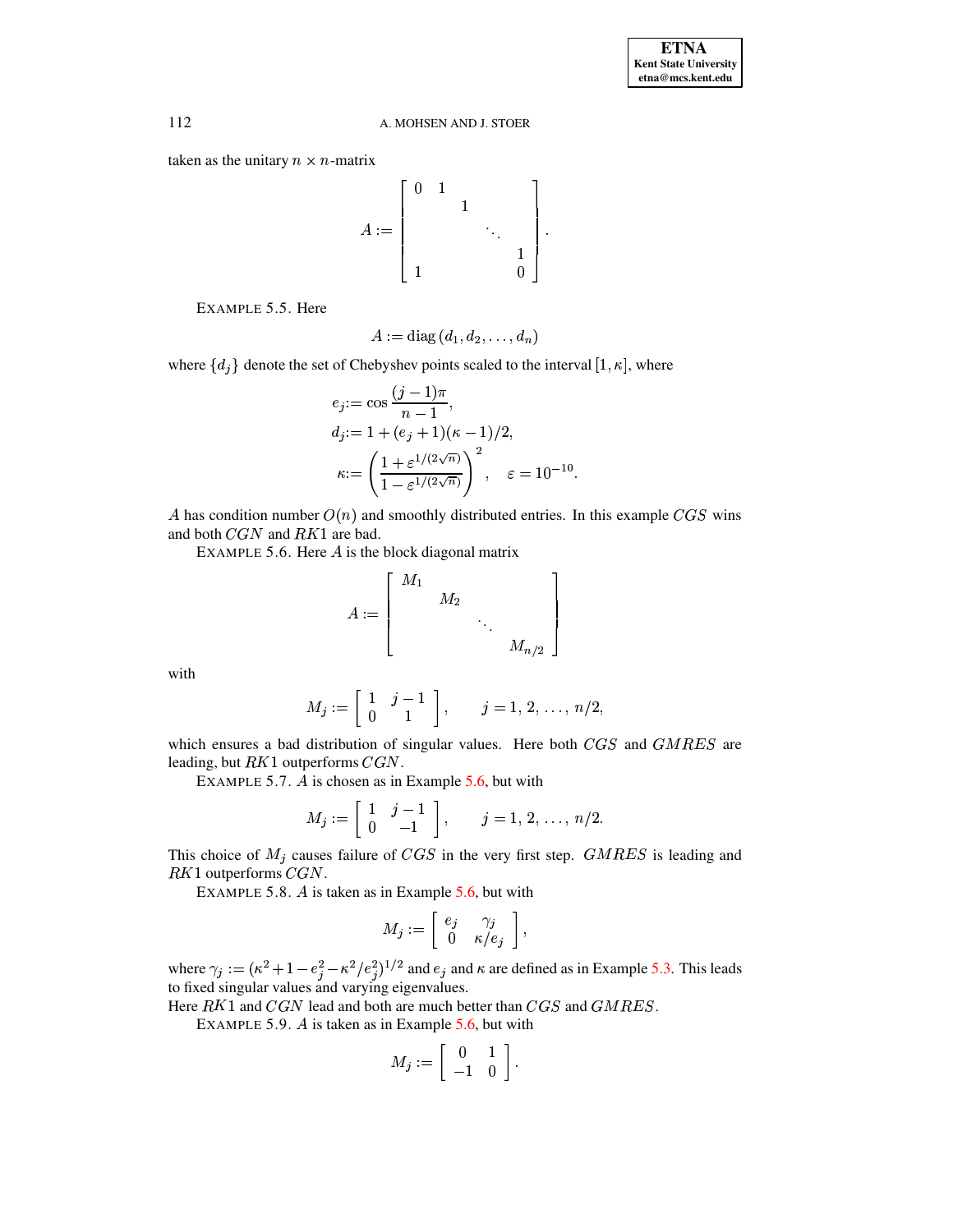This matrix is normal and has eigenvalues  $\pm i$  and singular value 1. Here both  $RK1$  and  $CGN$  require only one iteration,  $GMRES$  requires two while  $CGS$  fails.

The numerical results for Examples  $5.1-5.7$  $5.1-5.7$  are summarized in the next table listing the number of iterations needed for convergence (tested by  $\log_{10} ||r_k|| \le -10$ ). The number of iterations was limited to 50, and if a method failed to converge within this limit then the final accuracy is given by the number following  $\backslash$ , e.g.,  $\backslash$  e-2 indicates that the final accuracy was  $||r_{50}|| \approx 10^{-2}$ .

| Example | <b>CGN</b> | <b>CGS</b>                  | <b>GMRES</b>                | RK1 |
|---------|------------|-----------------------------|-----------------------------|-----|
| 5.1     | $\e-6$     | $\e$ -0                     | 40                          | 40  |
| 5.2     |            | 40                          | 40                          | 1   |
| 5.3     | $\e-4$     | 20                          | 38                          | 50  |
| 5.4     | $\e-2$     | $\mathcal{D}_{\mathcal{L}}$ | 2                           | 40  |
| 5.5     | $\e-2$     | Fails                       | 3                           | 40  |
| 5.6     | 2          | 20                          | 38                          | 2   |
| 5.7     |            | Fails                       | $\mathcal{D}_{\mathcal{L}}$ | 1   |

We note that the residuals  $||r_k||$  behave erratically for  $CGN$ . Its performance may be improved if one uses  $\bar{r}_0 := A^T r_0$  rather than  $\bar{r}_0 := r_0$  as taken in [\[19\]](#page-18-14). RK1 has common features with  $CGN$ : both perform excellently in Examples [5.2,](#page-13-2) [5.6](#page-15-0) and [5.7,](#page-15-1) but  $RK1$  avoids the bad performance of  $CGN$  in Examples [5.4,](#page-14-1) [5.5.](#page-15-2)  $RK1$  never exceeded the maximum number of iterations.

No preconditioning was tried. It is obvious that if Examples [5.1](#page-12-0) and [5.3](#page-14-0) are scaled (to achieve a unit diagonal), one reaches the solution immediately within one iteration.

The comparison between these methods may include the number of matrix vector multiplications, of arithmetical operations, storage requirements and general rates of convergence. However, we chose only the number of iterations and the reduction of the norm of the residual as in [\[19\]](#page-18-14) as indicators of performance. After comparing different iterative algorithms, Nachtigal et al. [\[19\]](#page-18-14) concluded that it is always possible to find particular examples where one method performs better than others: There is not yet a universal iterative solver which is optimal for all problems.

**6. Implementational issues and further discussion.** There are several ways to realize the Algorithm. We assume that  $H_0 = A^T$  and that A is sparse, but  $H_k$  ( $k > 0$ ) is not. Then a direct realization of the Algorithm requires storage of a matrix  $H \in R^{n \times m}$ , and in each iteration, computation of 2 new matrix-vector products of the type  $H_k w$  (neglecting products with the sparse matrices A and  $H_0 = A^T$ ) and updating of  $H_k$  to  $H_{k+1}$  by means of the dyadic product  $u_k v_k^T \in R^{n \times m}$  in Step 4 of the Algorithm. This requires essentially  $3nm$ arithmetic operations (1 operation  $= 1$  multiplication  $+ 1$  addition).

The arithmetic expense can be reduced by using the fact that any  $H_k$  has the form  $H_k$  =  $U_kA^T$  (see Propositon [2.3\)](#page-3-0), where  $U_k \in R^{n \times n}$  is updated by

$$
U_{k+1} = \gamma_k U_k + u_k u_k^T / (Au_k, z_k)
$$

and each product  $H_k w$  is computed as  $U_k(A^T w)$ . This scheme requires storage space for a matrix  $U \in R^{n \times n}$  and only  $3n^2$  operations/iteration, which is much less than  $3nm$  if  $n \ll m$ .

Finally, if the Algorithm needs only few iterations, say at most  $k \ll n$ , one may store only one set of vectors  $u_i, i \leq k$ , explicitly (not two as with the rival method RK2 of [\[17\]](#page-18-3)) and use the formula (supposing that  $H_0 = A^T$ )

<span id="page-16-0"></span>(6.1) 
$$
H_{k+1} = \gamma_0 \gamma_1 \cdots \gamma_k \left( I + \sum_{i=0}^k \frac{u_i u_i^T}{(Au_i, z_i) \gamma_i} \right) A^T.
$$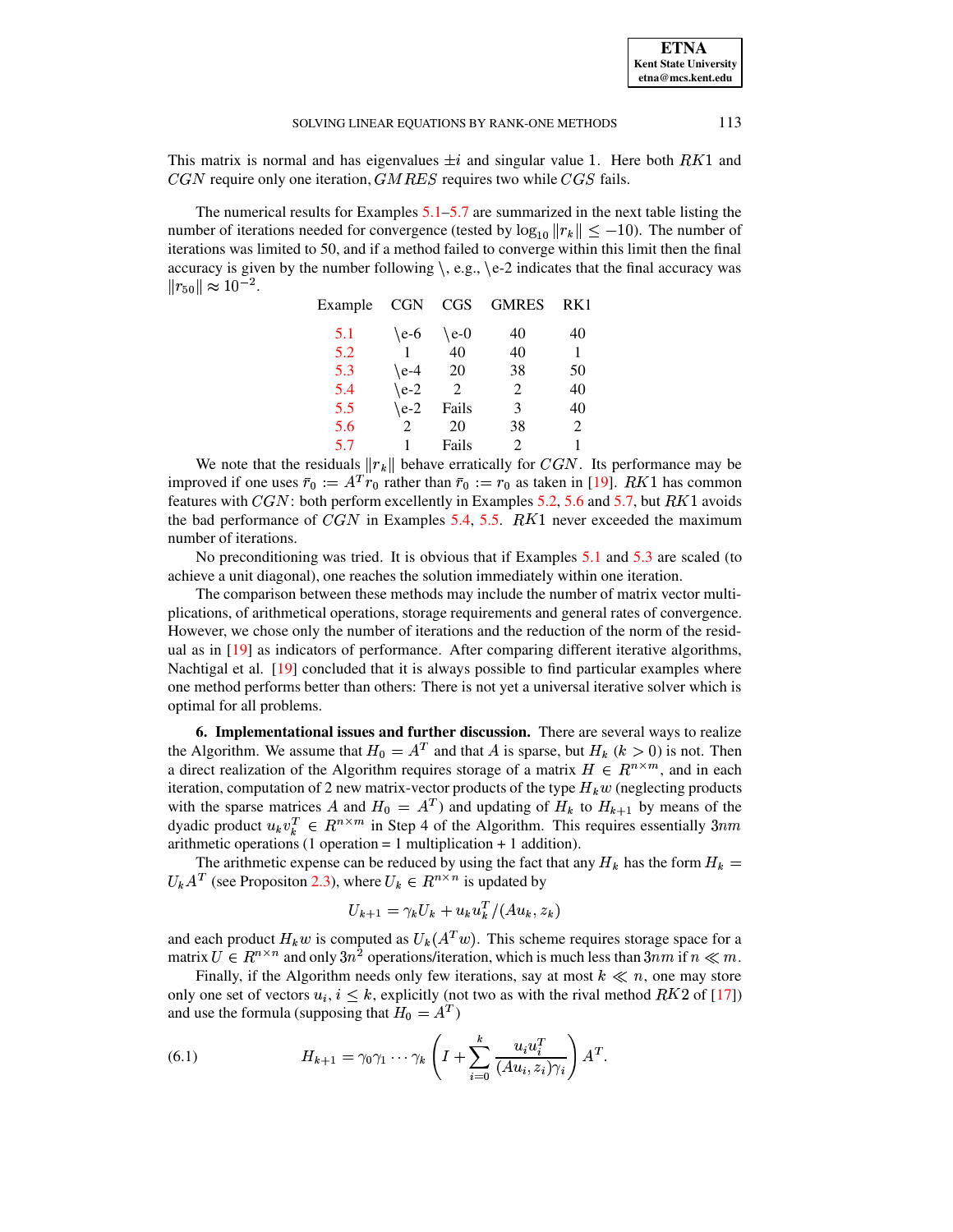when computing products like  $H_k z_k$  and  $H_{k+1} r_{k+1}$  in the Algorithm. Using (6.1) to compute  $H_k w$  requires essentially the computation of 2 matrix-vector products of the form

$$
\bar{U}^T_{\bm{k}} p, \quad \bar{U}_{\bm{k}} q
$$

with the matrix

$$
\overline{U}_k := [u_0, \ldots, u_{k-1}] \in R^{n \times k},
$$

which requires  $2kn$  operations to compute a product  $H_k w$ . This again is half the number of operations as for the rank-2 methods in  $[17]$ .

Our new update is connected to the previous one in the same way the SRK1 update is related to the DFP-update as shown by Fletcher [9] and Brodlie et al. [2]. We may define general updating expressions by

$$
H_{k+1} = \gamma H_k + u_k(Su_k)^T / (Su_k, z_k).
$$

This encompasses the case when A is s.p.d., which requires  $S = I$  and  $H_0 = I$ , as well as the more general case in which  $S = A$ : this would require  $H_0 = A^T$  or a better starting matrix, which secures that  $AH_0$  is s.p.d..

An alternative procedure is to update both  $H_k$  and the matrices  $D_k := AH_k$  using

$$
D_k^* = D_k + v_k v_k^T/(v_k, z_k)
$$

This allows us to monitor the accuracy of the approximate inverse  $H_k$  by checking the size of  $D_k - I$ . For reasons of economy, one could monitor only the diagonal or some row of  $D_k$ .

The algorithm may be appropriate for solving initial value problems for partial differential equations as shown for rank-two updates in  $[17]$  and, for rank-one updates, in Example 5.2. In such problems, we start with the given initial value and iterate to find the solution for the next time level. The solution is considered to be acceptable if its accuracy is comparable to the discretization error of the governing differential equations. The final updated estimate of the inverse obtained for the present time level is then taken as the initial estimate of the inverse for the next time step.

### **REFERENCES**

- [1] C. BREZINSKI, M. REDIVO-ZAGLIA, AND H. SADOK, New look-ahead Lanczos-type algorithms for linear systems, Numer. Math, 83 (1999), pp. 53-85.
- <span id="page-17-7"></span>[2] K. W. BRODLIE, A. R. GOURLAY, AND J. GREENSTADT, Rank-one and rank-two corrections to positive definite matrices expressed in product form, J. Inst. Math. Appl., 11 (1973), pp. 73-82.
- <span id="page-17-3"></span><span id="page-17-1"></span>[3] C. G BROYDEN, A class of methods for solving nonlinear simultaneous equations, Math. Comput., 19 (1965), pp. 577-593.
- [4] C, G. BROYDEN, The convergence of single-rank quasi-Newton methods, Math. Comput., 24 (1970), pp. 365-382.
- <span id="page-17-5"></span>[5] J. ABAFFY, C. G BROYDEN, AND E. SPEDICATO, A class of direct methods for linear systems, Numer. Math. 45 (1984), pp. 361-376.
- [6] J. Y. CHEN, D. R. KINCAID, AND D. M. YOUNG, Generalizations and modifications of the GMRES iterative method, Numer. Algorithms, 21 (1999), pp. 119-146.
- <span id="page-17-4"></span>[7] P. DEUFLHARD, R. FREUND, AND A. WALTER, Fast secant methods for the iterative solution of large nonsymmetric linear systems, Impact Comput. Sci. Eng., 2 (1990), pp. 244-276.
- <span id="page-17-0"></span>[8] T. EIROLA AND O. NEVANLINNA, Accelerating with rank-one updates, Linear Algebra Appl., 121 (1989), pp. 511-520.
- <span id="page-17-6"></span>[9] R. FLETCHER, A new approach to variable metric algorithms, Computer J., 13 (1970), pp. 317–322.
- <span id="page-17-2"></span>[10] D. M. GAY, Some convergence properties of Broyden's method, SIAM J. Numer. Anal., 16 (1979), pp. 623– 630.